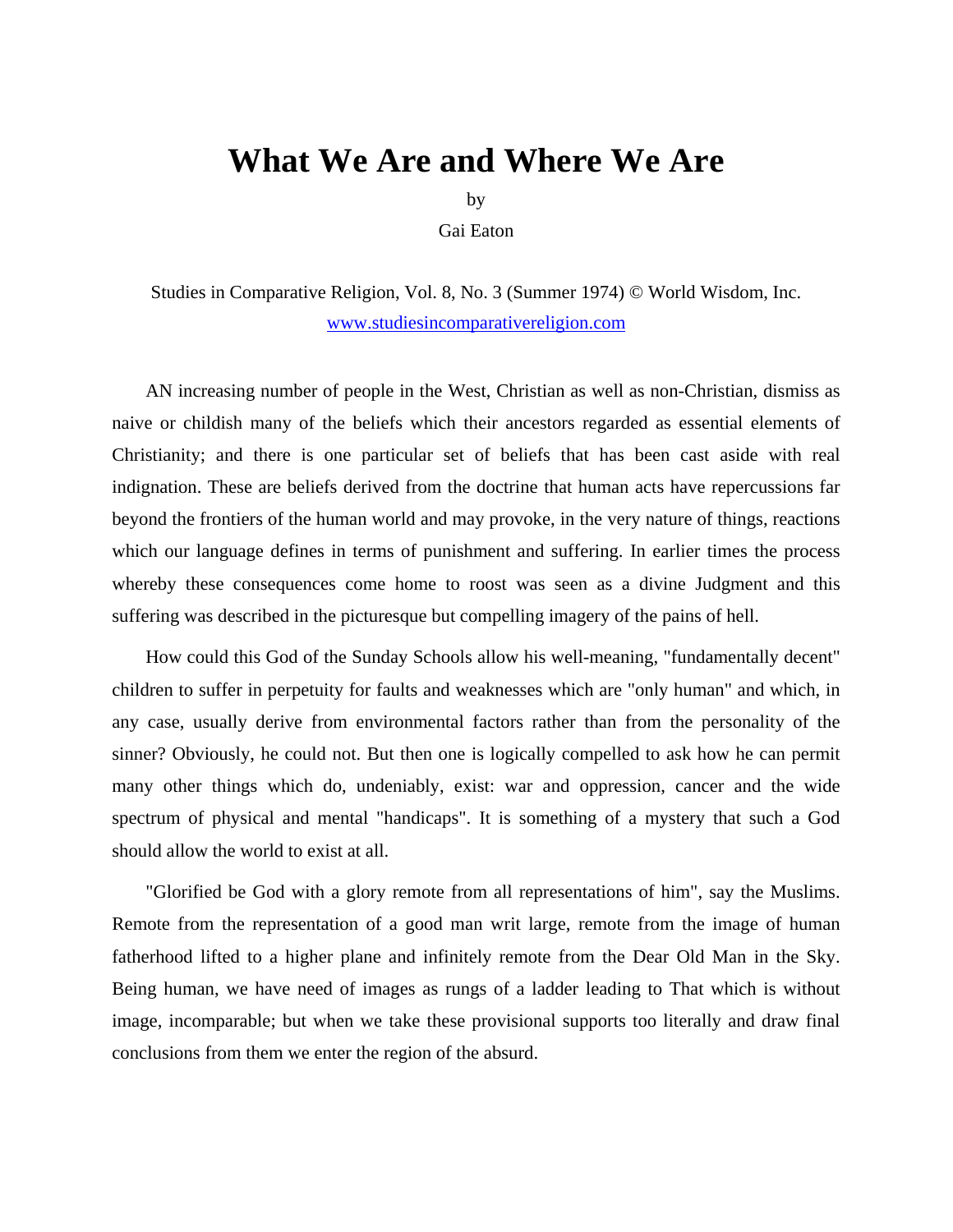The fear of hell has made countless men turn round, face their goal and move towards it when, but for this fear, they might have wandered away and been lost in the shadows. If fear sets a man on the path to safety and towards the recognition of his true nature, then fear has its use; and, since human responsibility exists and since acts do have owners to whom their consequences are related, there are indeed things to be feared and there is no deception in the imagery of fire and brimstone. It is, however, an imagery that suggests punishment coming from outside ourselves (even when Selfhood is taken in its deepest sense), quite alien to all that we are. In an age in which men are already profoundly alienated from their roots and their world, this imagery threatens a further alienation, not because it is inherently false but because it is readily misunderstood by those who have lost all sense of unity.

Not that we are free to alter doctrine to suit our needs. What we can do, however, is to recall aspects and elements of doctrine that have been forgotten over a long period and to place a new emphasis upon them. Since the idea of responsibility carries little weight if it is confined entirely to the social realm and since any extension of responsibility beyond this realm implies that super-natural consequences attach to human acts, we need to be reminded that, in religious terms, we are judged, not by some alien despot who rules—or misrules—the universe, but by the Norm inherent within us.

"Fire will invade, envelop all", says Thibon, writing from the Catholic point of view: "All will be judged from within and, so to say, by its own self".<sup>[1](#page-1-0)</sup> "Whosoever sins, sins only against himself",<sup>[2](#page-1-1)</sup> says the Qoran; and again, "Read thy book. Thy soul suffices as a reckoner against thee this day".<sup>[3](#page-1-2)</sup> In every religious context we find the doctrine that divine Judgment (under whatever name it goes) is neither more nor less than the stripping away of every kind of falsehood and self-deception, with a consequent exposure of what we really *are*. Our true identity had been mercifully veiled from us —this was our freedom and our opportunity to exercise responsibility within our given field—but at the last the veils are drawn away, the comedy is over, and we are shown to ourselves.

 $\overline{a}$ 

<span id="page-1-0"></span><sup>&</sup>lt;sup>1</sup> L'Echelle de Jacob: Gustave Thibon, p. 94.

<span id="page-1-1"></span> $<sup>2</sup>$  Qoran, 4:3.</sup>

<span id="page-1-2"></span> $3$  Qoran, 17: 14.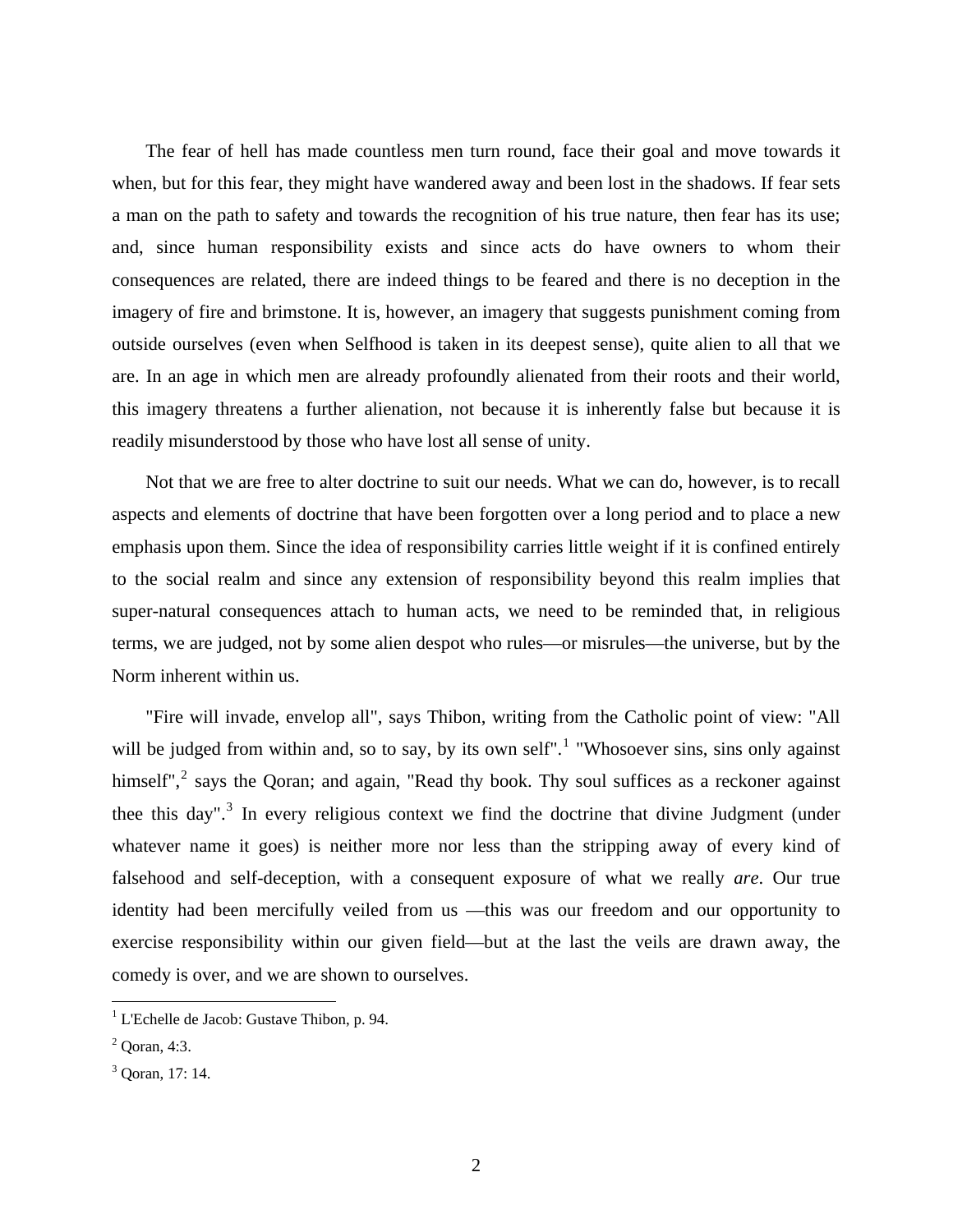Our actions are the outward sign of what we are. This is their chief significance and this is why a change in a man's basic nature —"repentance"—is said to free him from the burden of his past sins, however black they may have been. Those who regard as absurd the notion that a man could deserve supernatural punishment for some apparently trivial sin are right, so long as the situation is defined in this way. But it is not the sin that is punished. It is the profound inner warping which betrayed itself through this sin that stands revealed—and is to be measured against the Norm—when time and obscurity are brought to an end.

And yet our acts can never be disowned, any more than we can disown our limbs. "This Day", says the Qoran, "We seal up mouths; and hands speak out and feet bear witness to their doings".<sup>[4](#page-2-0)</sup> As was suggested earlier, the distinction commonly made between a hard core of individuality and the web of action within which it operates is a convenient but superficial distinction. The person as a whole, as the manifestation of a particular pattern in time and space, is not subject to chance or accident: whatever happens to him and—most important of all, in view of contemporary efforts to exempt from responsibility those who act "under orders" everything in which he takes part is an aspect of his total nature. The paradox in which human reason can find no reconciliation lies in the fact that this total nature, though already complete beyond our existential context, is—from our point of view and in our experience— in the process of formation, still malleable, still alterable. And our experience represents something inherent in the nature of reality. We do not merely have an illusion of freedom. We are free, but only relatively so. Absolute freedom is a quality that belongs to God alone.

There is no need to labor this riddle, for no amount of twisting and turning in the corridors of reason will solve it; but the emphasis upon experience—our consciousness of happenings, together with the ideas and feelings which they provoke—is essential to an understanding of what the traditional doctrines have meant by "hell". "The damned souls are in Paradise", said Simone Weil, "but for them Paradise is Hell". It is in rather the same paradoxical spirit that the Zen Buddhists tell us that this present world of time and space (and suffering) is none other than the timeless Nirvana. Hell is not a locality but a state of being and therefore, in our terms, a state

 $\overline{a}$ 

<span id="page-2-0"></span><sup>4</sup> Qoran, 36:64.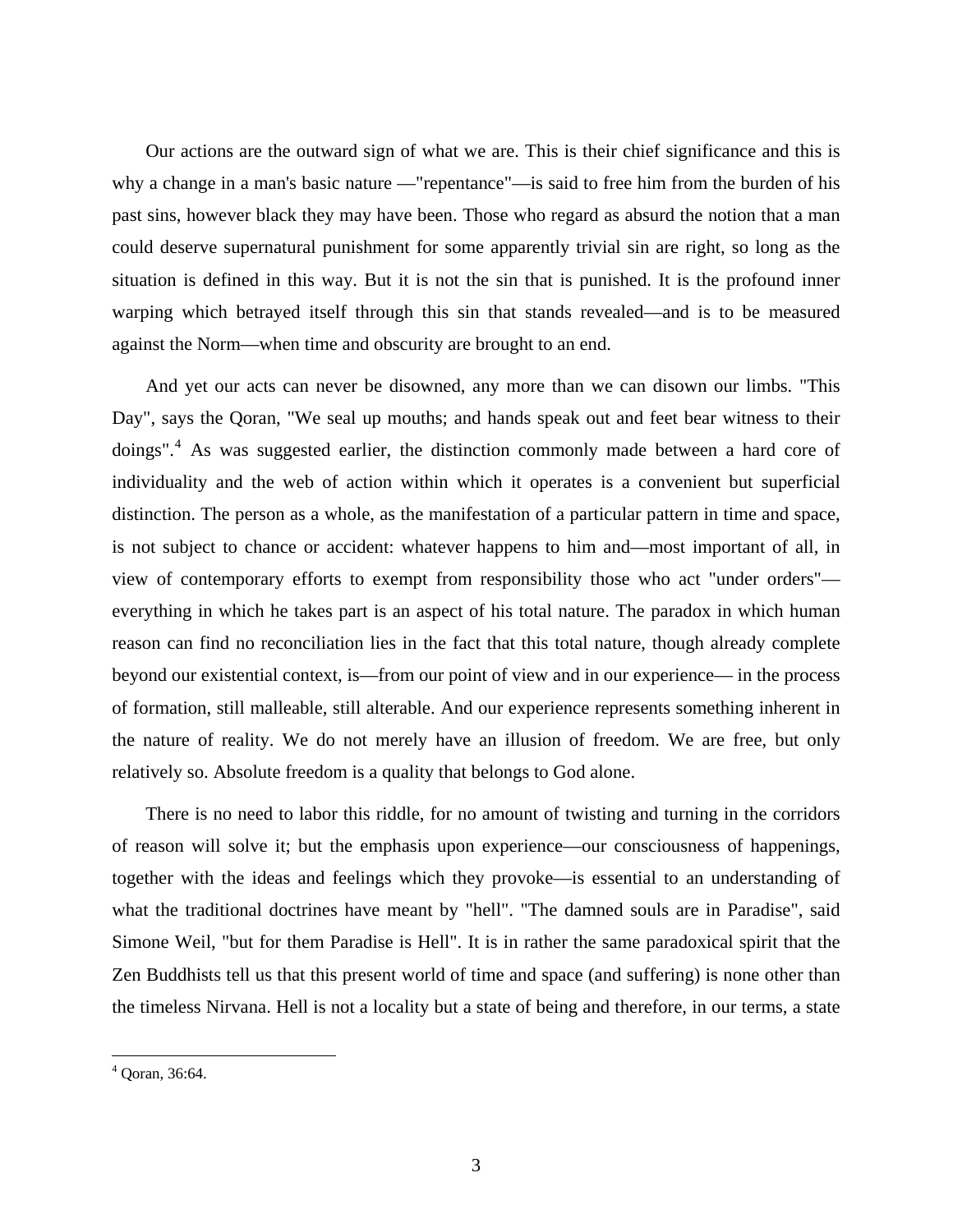of experience. The experience, perhaps, of the intractably imperfect in the presence of the Norm from which it has departed and to which it refuses to return. The damned soul, says Thibon, is "an essentially refractory being, for ever consumed by flame and for ever powerless to become flame".

Hell is an alienation so extreme that the only way in which the damned can experience their own totality is in terms of pain. Like the madman convinced that the person who loves him most is his deadliest enemy or like the victim of hydrophobia who dies in an agony of thirst though water is at hand, the damned are meshed in an evil dream which disguises the most benign objects in shapes of terror and malignancy. This infernal state is, according to traditional teachings, the result (from our point of view, here and now) of a misuse of our relative freedom, a refusal not only to be what we are—in terms of our Norm—but also to accept the burden imposed upon us as responsible beings and to face the fact that our actions and their consequences have a significance far beyond the narrow field in which they are initiated.

"Since we are 'not other' than the Self", says Schuon, "we are condemned to eternity. Eternity lies in wait for us, and that is why we must find again the Centre, that place where eternity is blessedness. Hell is the reply to the rim which makes itself centre or to the multitude which usurps the glory of Unity; it is the reply of Reality to the ego which wants to be absolute..." We are condemned to totality because no amount of wishful thinking and no amount of theorizing, no sheltering under the earth's weight and no act of self-destruction, can make us less than we are. We can only pretend to be less than viceregal creatures with a viceregal responsibility, and this is the pretence that is to be stripped away on the Day of Judgment.

According to the Jewish philosopher Martin Buber, "The greatest evil is to forget that thou art the son of a King". This forgetfulness is closely bound up with the desire of the human 'ego' to set itself up as a false absolute (on however petty a scale), which is why it has even been suggested that hell contains only those who prefer to be where they are and reject the offer of release. So it is said in Islam that the souls in hell enjoy, each of them, some particular pleasure or apparent advantage which roots them in their condition of misery, unwilling to break out of this dark dream and face the light.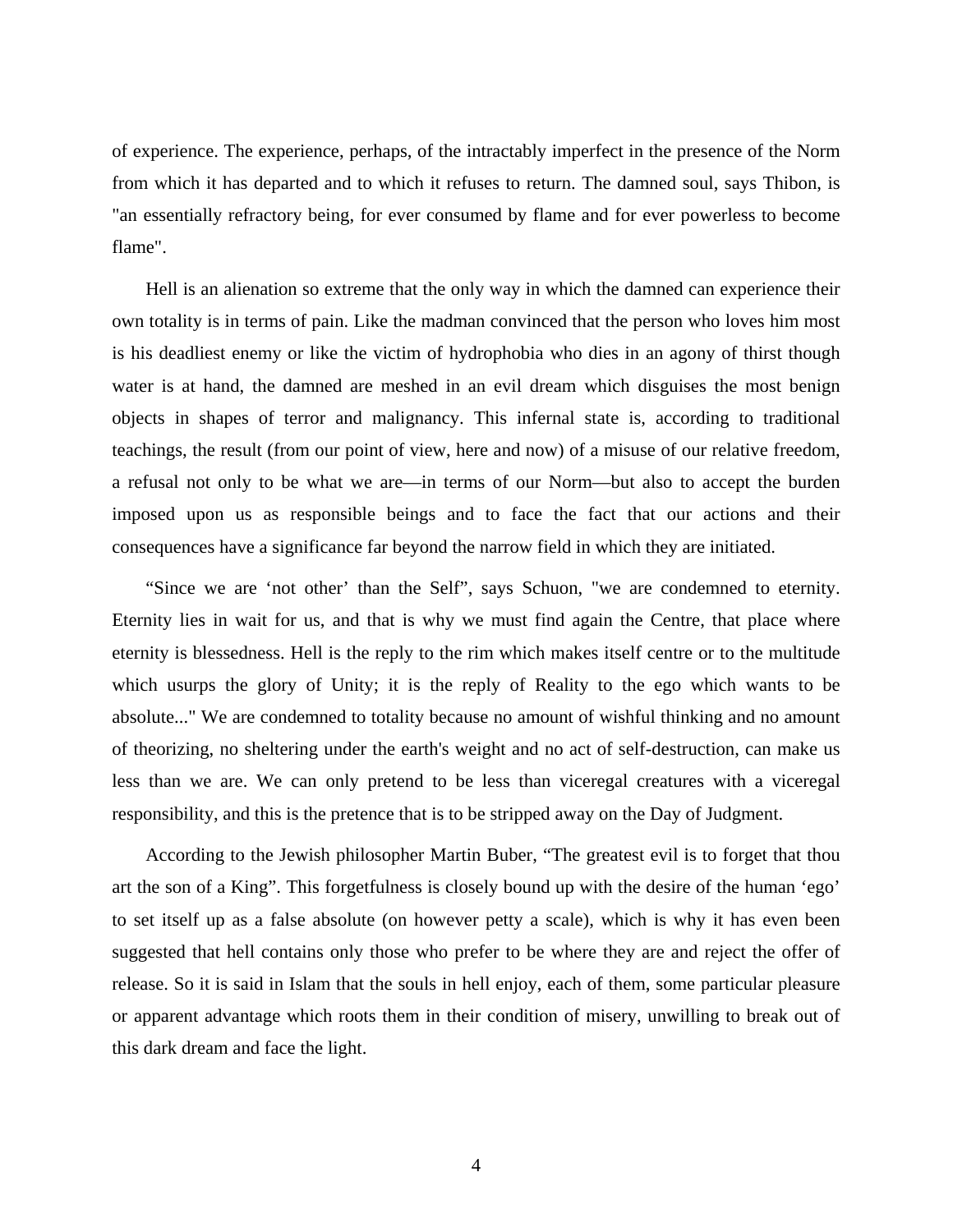In denying or forgetting his viceregal identity—his divine ancestry —man loses a dimension of his being, but through this amputation he gains an illusion of self-sufficiency and of freedom from responsibility, a little king who no longer recognizes that his castle is held in fief and that he has an account to render. This deceptive freedom has made possible the development of contemporary science and technology and has led to the unprecedented exploitation of the natural world (both animate and inanimate). It has enabled modern man to commit monstrous crimes against his fellows and against his environment (therefore ultimately against himself) without any awareness of guilt so long as he has been acting as massman, as a member of an organized multitude "doing his duty". Yet this has in no way freed him from an obsessive sense of guilt in his personal life, as an individual acting alone, indeed there has never been a greater fear of taking risks than there is among the bourgeoisie of our time.

The exercise of human responsibility may well involve the readiness to take tremendous risks and to assume an unavoidable burden of guilt; but this burden is intolerable only so long as we refuse to see it as a condition of our existence. The soldier who kills because he is commanded to do so and the civil servant administering regulations which cause harm and suffering imagine themselves exempt from responsibility—"I didn't make the rules!"—without being able to say to whom their acts belong, if not to themselves, imagining that so long as they are in uniform or dressed for the Office they are less than men. Do they suppose that responsibility rests solely with those who give them their orders? They are servants of God, not of their fellow men; and if they obey their fellow men this is their choice and the responsibility is theirs. It is not by chance that a particular man is in a particular place at a particular time and acts according to the circumstances. That is where he is because he is what he is; and he stands to be judged for what he is.

The Christian tradition has given an intensely emotional flavor to ideas of sin and guilt, partly by taking the view that the sinner is "hurting" a loving Savior through such acts of disobedience and partly by the emphasis it has placed upon the fatherhood of God, so that emotions derived from childhood situations attach to the sins of the adult. This emotional attitude, perfectly in place within the body of the Church, has persisted among those who are no longer Christians and for whom, therefore, there can be no confession, no expiation and no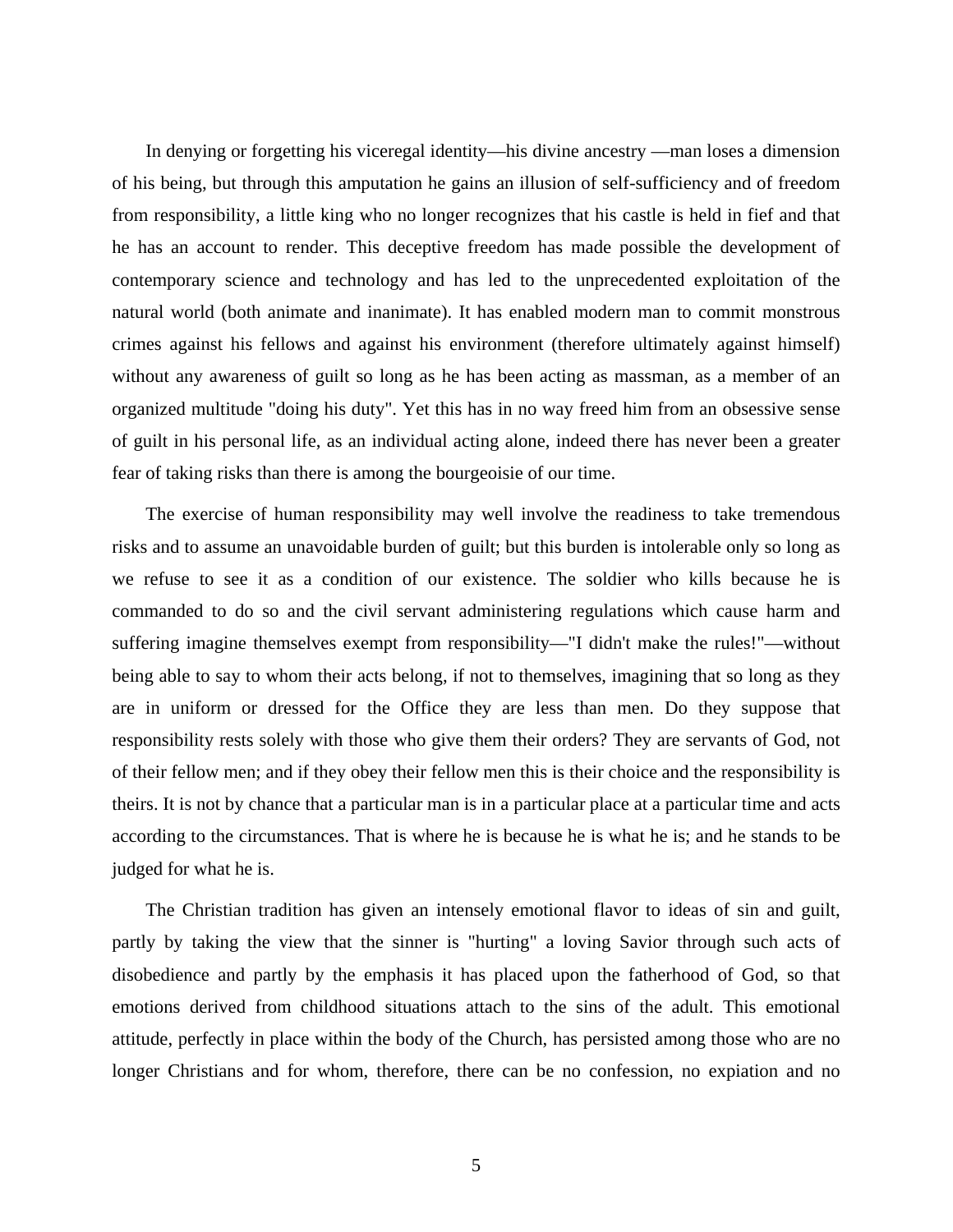forgiveness. In the Christian it may be an aspect of health; in the ex-Christian it is often a sickness.

Awareness of guilt in the sense of a personal, intellectual recognition of what we are and where we are is perhaps the beginning of realism and the knowledge that we are responsible beings. But guilt as an emotional condition tends to be at once paralyzing (so far as the individual is concerned) and destructive (in terms of human relationships): it is in essence a feeling of alienation. Whereas the awareness of guilt is, in its basic character, an awareness that we are not what we should be; that we misuse our powers and misrule our kingdom. In Christianity it is bound up with the knowledge of an original sin constantly sustained, in Islam with the knowledge that the compact made by all souls "when they lay within Adam's loins" has been broken, and in Hinduism with the doctrine of 'karma' and of the chain of actions and reactions which has brought us to this twilight place. To say that we should be "better" than we are at once reduces the question to the level of moralism and sentimentality. What we should be is other than we are, more truly ourselves in terms of our own Norm.

But since we can only start from where we are and only initiate action in the place in which we find ourselves, it is as sick men that we begin our work and the world with which we have to deal is a ruined paradise. Perfection is far off and, under the circumstances in which good is inextricably mixed with ill and every light projects a shadow, none but the saints can act responsibly without incurring some further burden of guilt.

What is required of us is not that we should try to achieve an impossible purity of action but that we should learn to discriminate between the relative goods presented to us as our field of operation, situating each thing in its place and at its level in the total order, reconnecting where connections have been broken and reuniting where unity has been shattered. This we can do only if we are prepared to understand our real situation and, at the same time, to turn our faces towards our own true centre and, by focusing our attention upon it however distant it may seem to be—begin to draw the scattered elements of this situation towards it.

\*

\* \*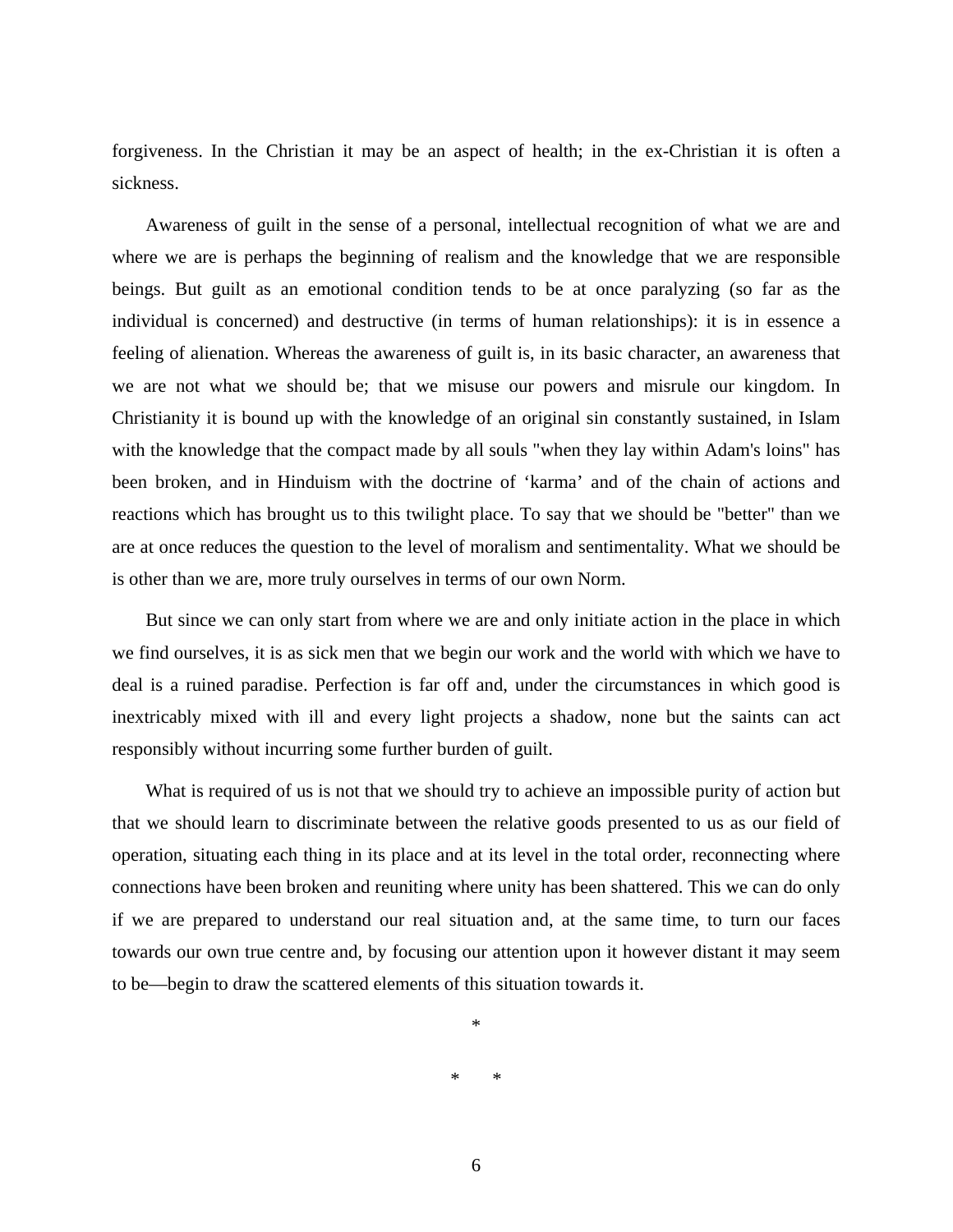Man is committed at birth to two journeys. The first he cannot escape, for this is the journey of action and experience as he travels down the stream of his own lifetime and creates—a man of his period, localized in time and space—a story which is an expression, in this particular mode, of his ultimate identity. The second journey, which can—at least in a certain sense—be avoided, is upstream, using time and locality only as starting points, leading beyond their zone. This is the journey described in countless myths and legends, the arduous, perilous way towards the centre of being, the passage from the ephemeral and illusory towards the eternally real. It was to provide a landscape for this journey that the monster Chaos was slain and an ordered world raised from the waters, and it was to provide a negotiable way through this landscape that the prophets labored, Christ died and Muhammed led the people of the City into battle in the Arabian wastes.

In a normal society the circumstances of the first journey provide supports for the second, and it was man's aim in the past to build and maintain a physical and social environment in which every element had a dual character, existing as a 'thing' in terms of the first journey, standing as a symbol and signpost in terms of the second. For a very long time now the routes of these two journeys have been diverging, and it is not by chance that the last of the great, worldtransforming Revelations laid such particular emphasis upon the duty of pilgrimage: the pious Moslem on his way to Mecca is like a dancer who, by the steps he takes towards the physical symbol of all centrality, acts out the drama of his own inner, timeless journey, just as, in his obligatory prayers, he creates a tiny area of consecrated territory—confined to the dimensions of his prayer-mat—in an environment that has become almost totally profane. From this point of view it might be said that the sacred rules of Islam were specially designed to protect the traveler in a world which no longer offers him any foothold.

But the fact that we find ourselves now in a world in which the two paths have diverged so far that they can scarcely any longer be related to each other is not, in the last analysis, a senseless accident. The human world, being what it is, could only decay in the course of time, but, since decay is itself a necessary aspect of a larger pattern and since there are possibilities which can only find existential expression in such a context as ours, this is where we belong. We live out our lives here and now (rather than in some paradisal environment) because it is our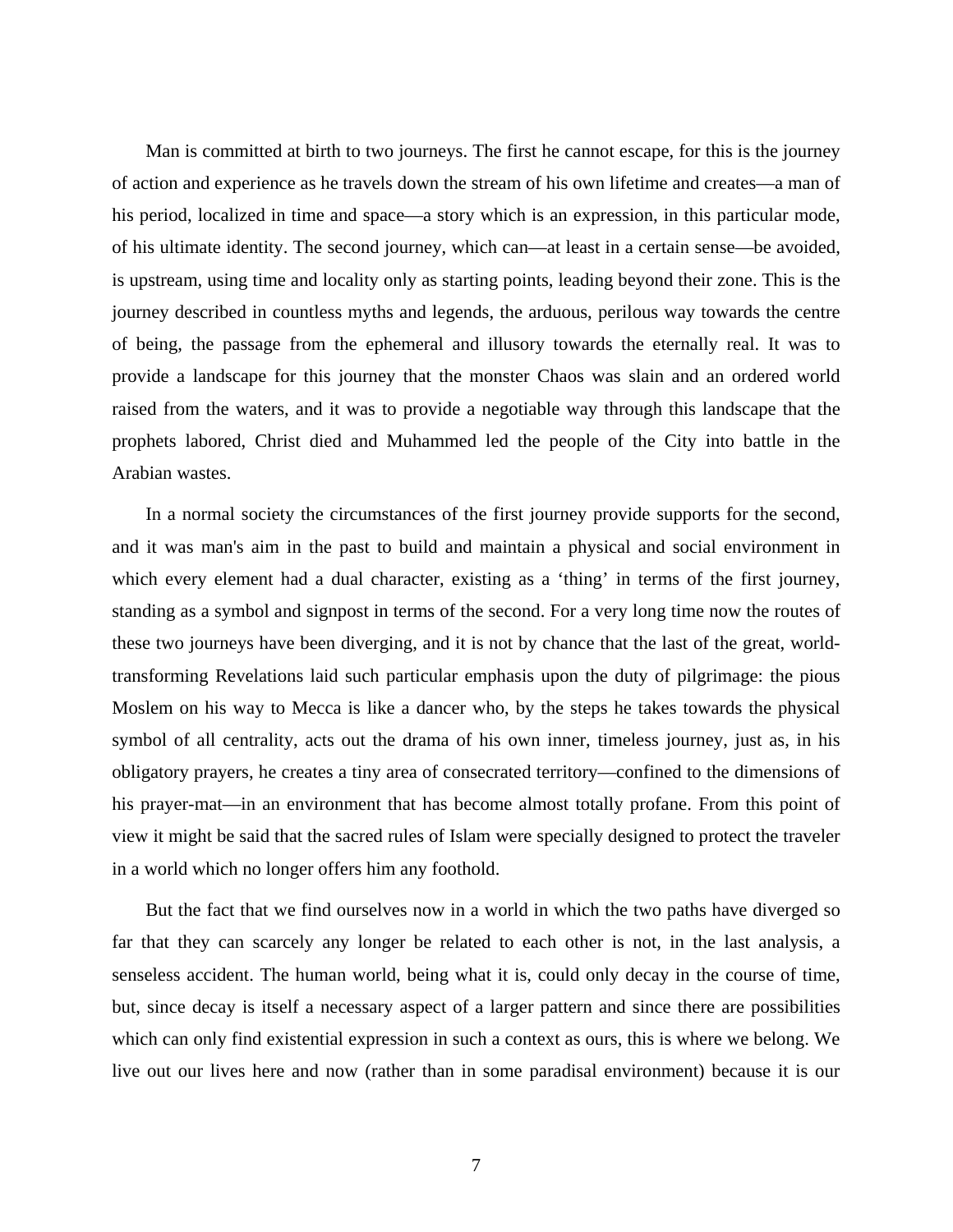nature to be where we are. And we are told that there are compensations available to such as us which were not available to the less degenerate men of earlier times. "You are in an age in which, if you neglect one-tenth of what is ordered, you will be condemned", the Prophet of Islam told his Companions, "but after this a time will come when he who observes one-tenth of what is now ordered will be saved".

Modern man is weak, not to say feeble, and he is at the same time subject to pressures and to temptations unknown to the people of earlier times; moreover he lives in an environment so hostile to religion and to the sacred in its terrestrial forms and in its very texture that divine Justice must allow for this and we cannot be judged by the standards which might fairly be applied to our ancestors, living, as they did, in an environment in which it was "natural" to be religious. But if we have a quite special claim to Mercy, there is still one vice, sin or crime which excludes the possibility of forgiveness, and this is refusal of the Mercy that is offered us. One might say that we are like drowning men to whom a hand is held out. If we refuse to recognize this hand for what it is, if we will not grasp it, then there is no hope for us.

The great revealed religions and the truths inherent in the ancient traditions of humanity are, by definition, "a mercy to mankind". So, to a lesser degree, are the saints and men of true piety. So also is the sacred in all its ramifications, whether in the form of temples and sanctuaries built by hand or in the splendor and beauty of virgin nature. To scorn sanctity when we find it among men or to defile the sacred is therefore the gravest form of what Christians call the sin against the Holy Ghost. It is to trample Mercy underfoot.

Here, in human terms, we meet with a paradox. The relative can make no impact upon the Absolute. Man, however much he may blaspheme or rebel, can do no injury to God. But the manifestations of Mercy in this world are, of necessity, more fragile than their author. The sacred is vulnerable. We have to tread very carefully upon this earth, for it is scattered with the signs of divine Mercy. We have to be aware of the wonders that surround us and take care not to damage them, both for our own sakes and for the sake of others who might find their salvation here or there, among the little things that are so easily destroyed.

On the one hand there are these "little things" in which Mercy lies half-concealed; on the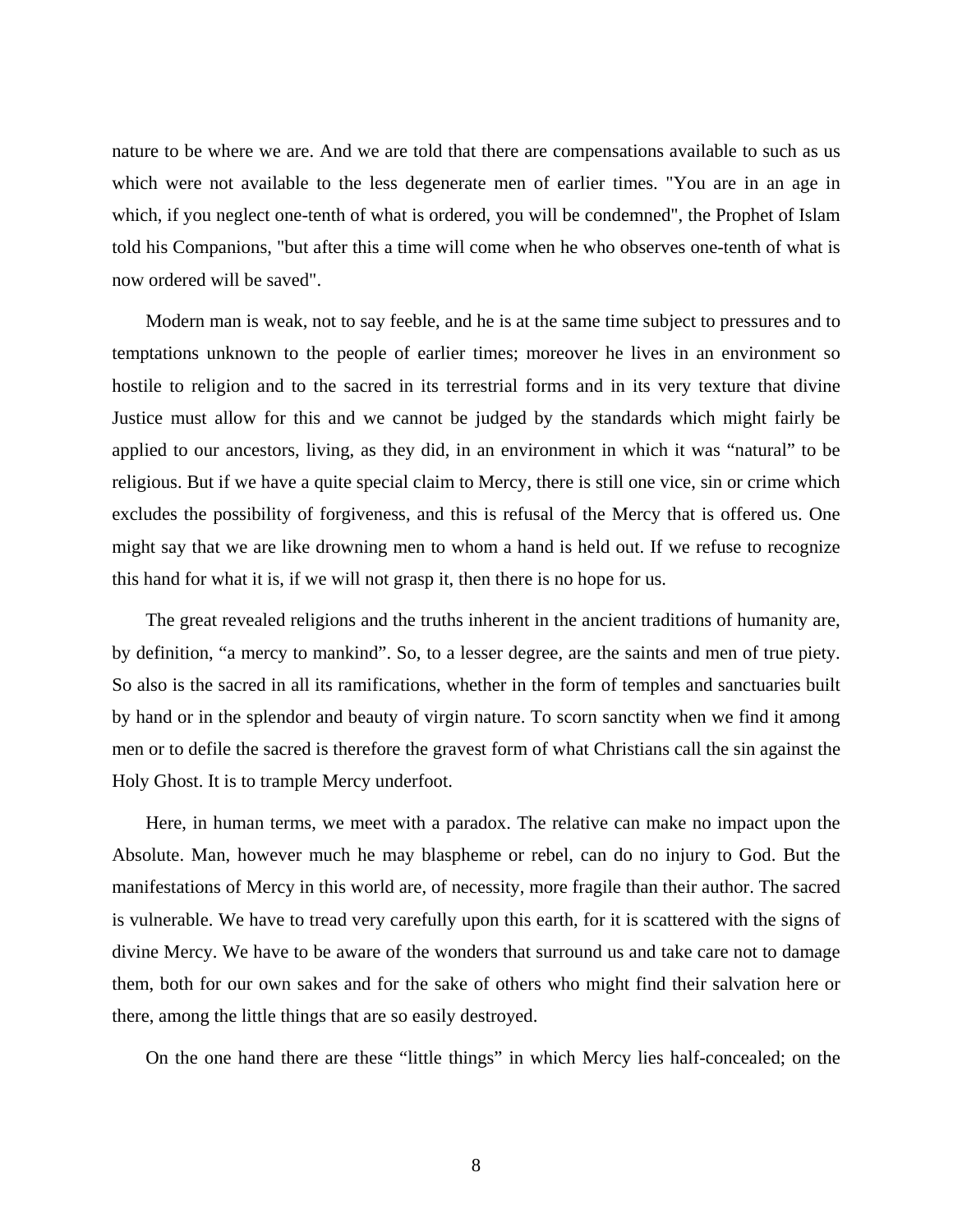other, the daily trivialities which seem so important to the men of our time and which they cherish with such blind devotion. What is required of us is an act of discrimination between gold and straw, between sacred and profane; required of us precisely because it is our nature to be capable of this act. And, in a world encumbered with distractions, such discrimination becomes increasingly necessary. The further the world moves from its source and is stripped—or appears to be stripped—of supernatural meaning, the more necessary it becomes to concentrate our attention upon essentials, and for beings who are here so short a time, whose powers decay just as they are learning to use them and who die long before they are ready to go, there cannot be many essentials. In our context very little matters, but that little matters enormously.

The complexity of modern life is a surface complexity in that most of the strands which compose it are woven from artificial needs, unreal obligations, trivial ambitions and, above all, glossy but unsatisfying substitutes for the few things really necessary to the accomplishment of the human journey (in either of its aspects). The hostility of all religions to "riches", their praise of "poverty", is to be understood primarily in a spiritual sense and therefore links up with archaic man's indifference to actions and events which do not bear the stamp of That Time, the stamp of eternity. In both cases it is the unreal—or the "less real"—that is to be feared in so far as it threatens to dissipate man's energies (and his capacity for giving attention) in the wilderness of quantity. And it is precisely by giving the whole weight of our attention— an attention so powerful that it is said to be capable of penetrating the veils which hide the light of heaven from us—upon the realm of quantity and relativity that we have been able to build the scientific and technological wonders of our age.

Anyone, any race, could have done it, given the willingness to make the Faustian sacrifice upon which the whole edifice depends. It happened to be the Europeans who first turned their backs upon the light in order to conjure marvels out of the darkness, but other races have lost no time in following suit: the notion that it is possible to have the best of both worlds is ludicrous, since human attention cannot be focused in two opposite directions. But in view of the tremendous though misdirected energies which we have concentrated upon our own particular and limited level of existence, it is surprising that we have not achieved more than has in fact been achieved. For all our fine sentiments, we are no closer to creating a heaven on earth than we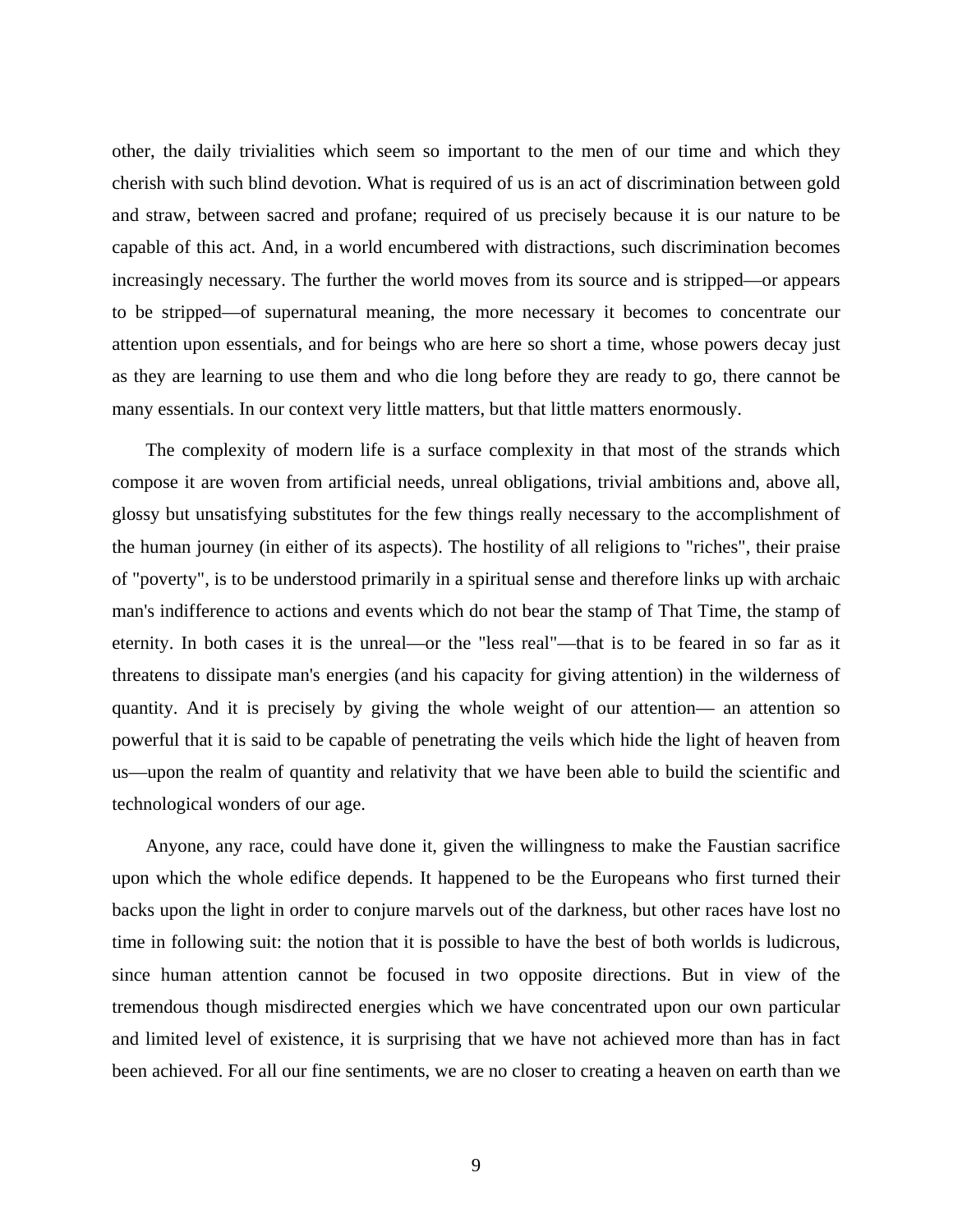ever were.

We never shall. In the long run, we can get no effective purchase on quantity. We are real and need to be matched with reality, whereas the realm of quantity (as opposed to the world of unique and significant objects) becomes increasingly shadowy as we pursue it down the corridors of time. The danger lies in the fact that the more shadowy and unrewarding this realm becomes, the more feverish is our pursuit of a satisfaction that constantly evades us and the more involved we become in haste and hullabaloo. The search for plenitude in the region of number, the pursuit of reality among husks and fragments that have become no more than units in a numbered sequence, is dissipation, and its final outcome can only be a fierce and despairing destructiveness. Everything disappoints and so everything must be punished for not giving us the satisfaction we crave. The thirst for the Absolute which is inherent in human nature is focused with a terrible and distorting power upon the partial and the fragmentary, and under the blaze of this attention even the most harmless objects are twisted into monstrous shapes, as though the sun were concentrating upon them through a burning glass.

Simone Weil speaks of the "monotony of evil", and monotony is one of the chief characteristics of the realms of quantity: "Nothing new—all here is equivalent". And evil as we know it in action is closely bound up with certain typical reactions to monotony: on the one hand an almost manic overvaluation of particular relative goods for their own sake and, on the other, boredom and despair in the face of a state of existence without grandeur and without ultimate significance. The man who clothes trivial things in robes of splendor and projects upon them his huge appetite for the real and the truly important is, in fact, father to the "disillusioned" cynic who perceives the hollowness of all such inflated goods but does not know how to go beyond this perception and refill the empty gourds. Thus we gravitate between an idealism that refuses to face facts and a cynicism incapable of penetrating beneath the surface of the factual.

Given the peculiar conditions of our time, there is a need for disillusionment. Illusions are sticky things and hold a man in their web, content when he should be discontented, happy to be where he is and unaware that any further journeying is required of him. In other periods, in "protected" environments, a certain optimism, a certain tendency to see the best in everything and to ignore the worm in the apple, did no harm at all; but in our case, hemmed in by so many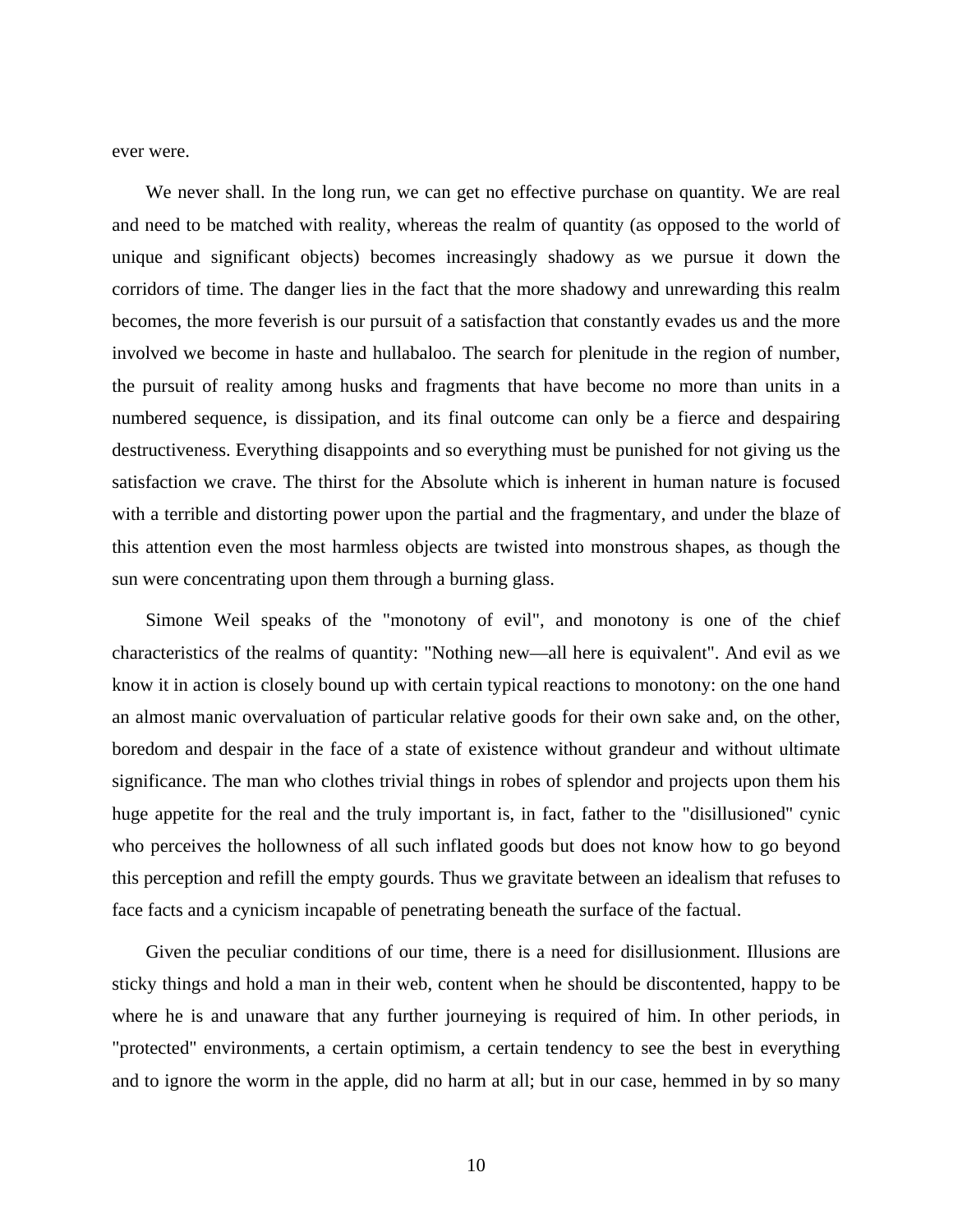illusions and led astray by phantoms, a recognition that the profane world as such is "a tale told by an idiot, full of sound and fury signifying nothing" may be the beginning of wisdom and recall certain men to their responsibility for re-consecrating a desecrated environment.

But disillusionment when it is entirely passive, and when it represents little more than the angry disappointment of the greedy 'ego', issues only in despair. And despair, in the sense of a dead-end to journeying and a profound alienation from destiny, is more common than might be supposed. "*Mon cas n*'*est pas unique*: *j*'*ai peur de mourir et je suis navrée d*'*être au monde*".*[5](#page-10-0)* The term '*navré*' suggests something more subtle than grief. It suggests the boredom and disappointment of the soul which finds only monotony where it looked for splendor and dry wells where water should have flowed. But despair is not necessarily a state of constant unhappiness. There are a great number of men and women in our time who are quite without hope, in the Christian sense of the word, seeing only grey days ahead and a meaningless extinction when the grey days are done, but who are reasonably happy most of the time, find a certain satisfaction in their families and friendships and an even greater satisfaction in their work.

Yet they lead lives of quiet despair and are happy only on condition that they discipline their minds to reject "disturbing" or "morbid" thoughts. Less enterprising—perhaps less courageous than those who seek satisfaction in danger, narcotics or sexual adventures, they are determined to make the best of a bad job. But this is not good enough, and under such sober and sensible attitudes there runs a current of bitterness which comes to the surface when certain notes are struck or when quite trivial ambitions are thwarted. It is in this context that ambition is so dangerous—not the great ambition which is focused upon power and glory but the little ambitions which are adjusted to the rungs of a promotional ladder or to "keeping up with the Joneses". In the first place, these offer a palliative to despair at times when despair should be squarely faced and transcended. Secondly, they force a man to take seriously occupations so trifling as to be unworthy of his full attention. Thirdly they lead ever further into the realm of quantity, their goal a will-'o-the-wisp that constantly recedes. And finally they provide a handle

<u>.</u>

<span id="page-10-0"></span><sup>&</sup>lt;sup>5</sup> Opening sentence of 'Le Bâtarde', by Violette Leduc (Gallemard).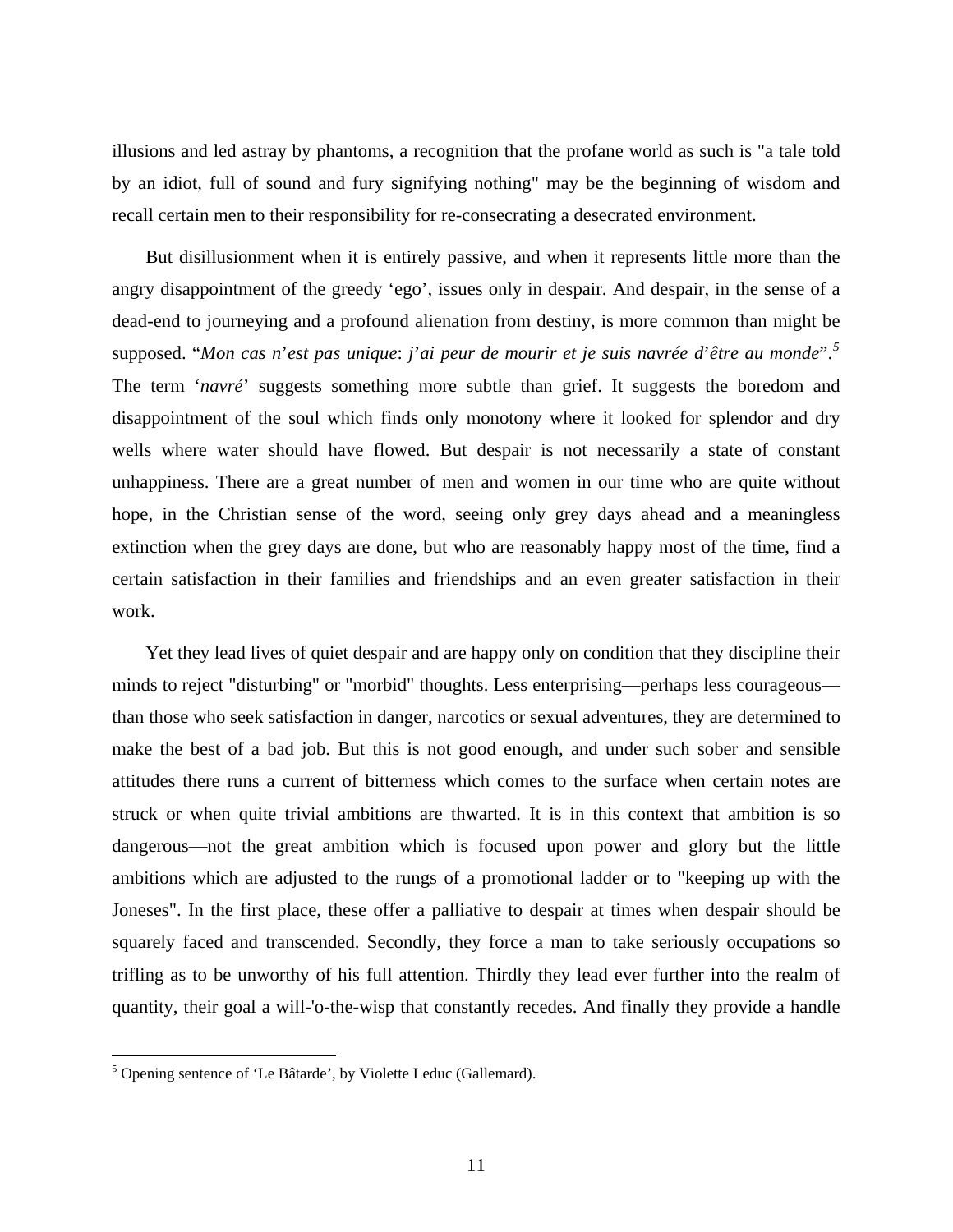by which men are all too readily manipulated.

The men of our time set their sights too low—this also is a symptom of despair—and are content (or try to believe they are content) with too little. We are made for better things than a seat on the Board or a Deputy Under-Secretaryship, not because such positions of relative eminence are anything less than worthy and enjoyable in themselves, but because their attainment depends (in an egalitarian and therefore competitive society) upon our giving to an entirely local and profane task all that we have it in us to give—and more than we have the right to give. A man "cannot serve two masters", our energies are limited (and our time is short), which is why they have to be contained and directed and why the human communities of earlier times were concerned that the tasks of the practical life should reflect and even embody the spiritual or ritual work through which we make our way towards the central place.

When the activities which keep the community in being, keep the wheels turning and provide for men's basic needs, take on the character of distractions, when they are irrelevant to any purpose beyond the immediate, practical one, then it becomes important that people should be frequently distracted from distraction (as, for example, the Moslem is by the prayers which interrupt his day's work) if they are not to be completely absorbed into natural process. We do not have the right to work hard at profane tasks unless under the spur of hunger or some equally urgent natural necessity.

It may be said that there is nothing to prevent a man combining intense spiritual concentration with an extremely active life in the world: many of the saints, both Christian and Moslem, have done it. But this is quite beyond the capacities of the majority of people, and a view that ignores the incapacities of the majority is in essence an impractical view. The factors in our competitive society which compel the majority to give their best (in the full sense of the term) to their jobs compel them also to ignore everything outside and beyond these jobs. And, this being so, the price we pay for the comforts and advantages of contemporary civilization is too high. We cannot afford the modern world.

Perpetuating in adult life the young child's competitiveness among his siblings, a society in which a man's position depends entirely upon his own efforts and talents (and in which these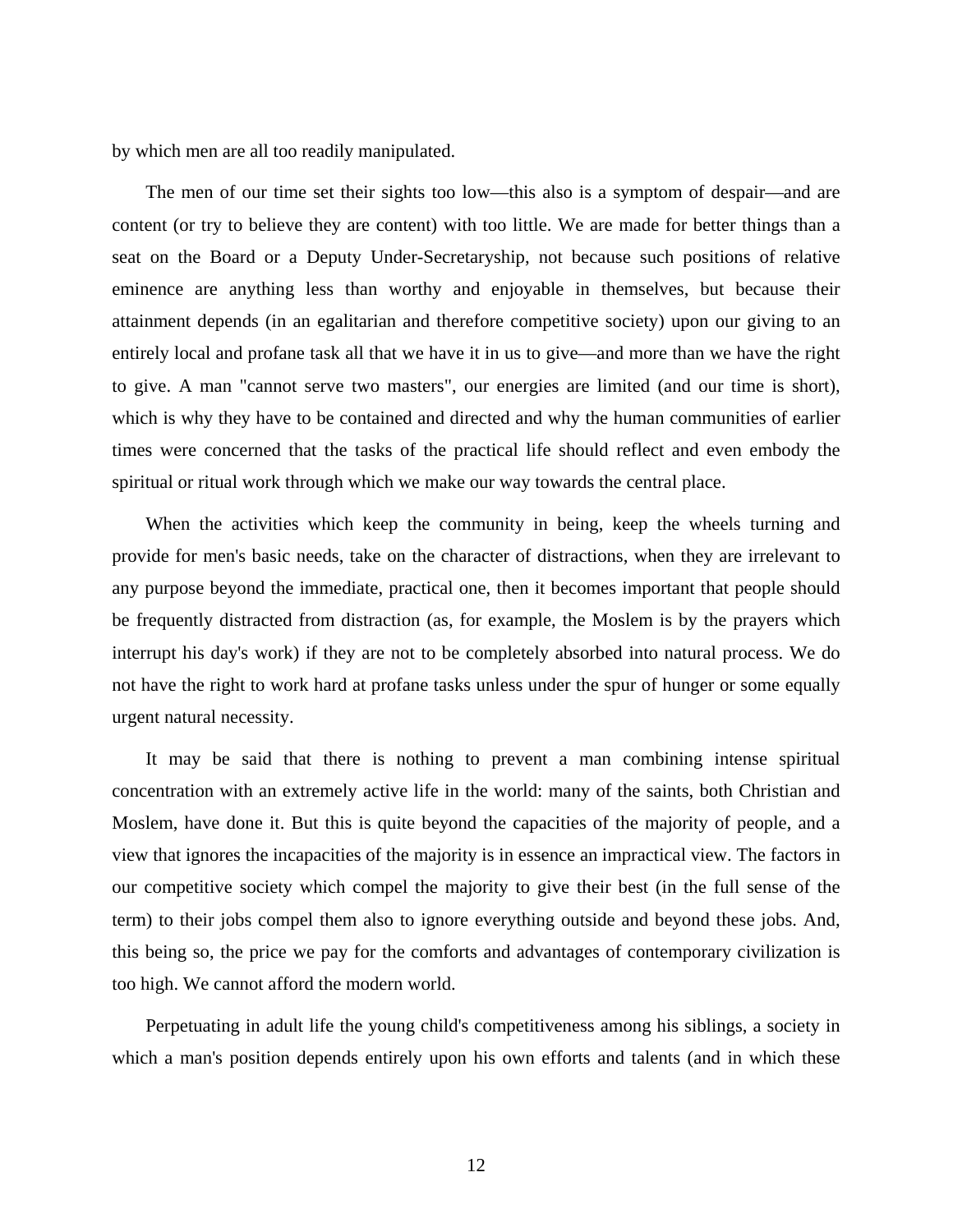efforts and talents must be fully applied throughout his working life) is precisely the kind of society required if all our energies are to be exploited in the production of social wealth. But this can only be a society in which all values are subordinated to the productive process. No one can rest without falling behind in the race, but it is only in rest from activities of this kind that a man can pursue the "second journey" or, in Christian terms, take care of his own salvation. And only by turning his back upon the realm of quantity and of quantitative rewards so that he faces the centre, the human Norm, can he exercise the responsibility which—as king of his small castle he is born to exercise.

Compromise is possible in many fields, and the paradoxical nature of the world itself (so far distant from heaven, and yet not-other-than heaven in its ultimate essence) makes compromise a condition of human living. But there is one matter in which no compromise is possible. We are not two-headed creatures, we cannot face two ways at once, and sooner or later we have to choose in which direction our basic attention is to be focused. In the end it is not in terms of relative good or relative evil that a man is judged but in terms of the direction in which he faces.

\*

 $\ast$ 

The fact that each man must make a choice is effectively concealed from the majority of people. As has already been suggested, the modern world carries with it a strong flavor of fatality—the kind of fatality inherent in natural process—and those who criticize it do so, for the most part, only on the grounds that it is not all it might be in terms of its own aims and ideals. Bettelheim's view that the basic choice of our times is between renouncing freedom and giving up the comforts of modern technology is not widely shared.

It becomes increasingly difficult to see ourselves as creatures made for choosing. Living much closer to the realm of material cause and effect than we do and believing in supernatural rewards and punishments as the ultimate consequences of the choice they made in the course of their earthly life, our ancestors could not doubt the importance of their own decisions. We, on the other hand, constantly doubt this. Convinced that the consequences of what we do are confined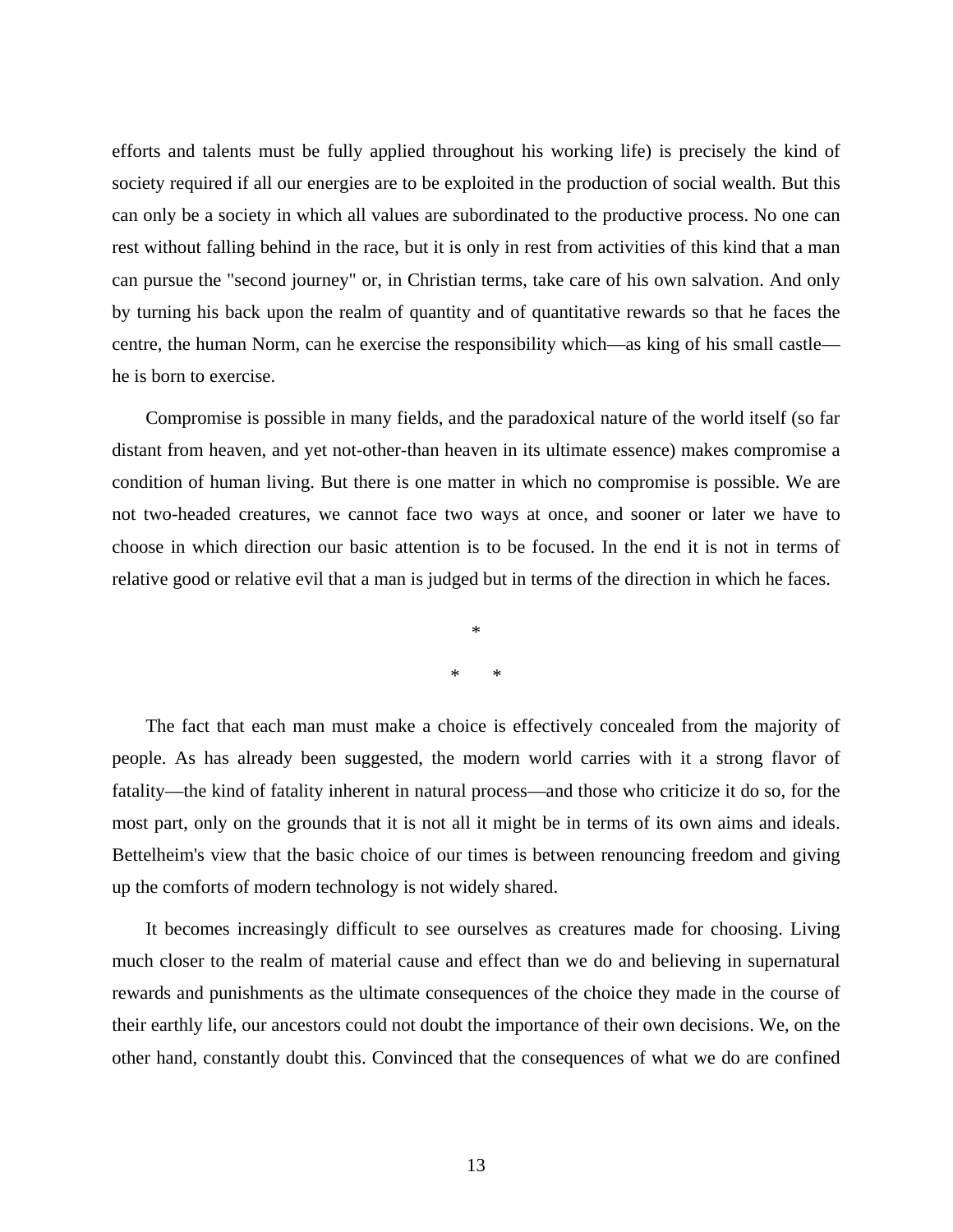to our locality and, at the same time, overwhelmed by the size and complexity of this place in which we find ourselves, we measure importance in terms of number and value our actions —if at all—only as contributions to some form of corporate achievement.

This is no doubt inevitable so long as we regard ourselves as clever animals dwarfed by the immensity of a hostile environment and as self-contained units dwarfed by the multitude. In appearance at least the decisions which shape the only world in which we believe are made by a very few men and our contribution can be measured only as an infinitesimal fraction of the decisive act. It is not that we consciously reject the more normal human view that one man's action can shake the very fabric of the heavens and the earth, that the descendant of Adam (before whom the angels were commanded to bow down) cannot be merely a contributor to anything, since he is not a part of some greater whole but a unique totality in himself, and that our responsibility is to God alone. We do not have occasion to reject it, since we have quite forgotten that it was ever normal to our kind. This is the measure of our diminution from man to manikin.

However overwhelming and, in many cases, alien our contemporary environment may seem to those who feel they have no kind of control over it, this environment matches with perfect correspondence the typical attitudes and state of mind of our time. The two cannot be separated, and the whole outer fabric of our existence is, in a very real sense, a projection of all that we cherish within ourselves. It can exist only because it is what, basically, we want, or—to put the point more accurately—it is an objective crystallization of our wants and of their unavoidable consequences. The same centrifugal process is at work both in the most intimate recesses of our nature and throughout the theatre in which our life experience unfolds.

This process is, in one sense, inevitable. In another sense it can proceed only by our permission. The traditional doctrines have viewed creation itself as a centrifugal process moving ever further from its centre, outwards into the wilderness, downwards into the abyss, until it reaches its limit ("a fraction of a degree above absolute zero") and is in cataclysmic fashion caught up, redeemed, brought back. The process is necessary because there are elements in the totality of Perfection which can only manifest themselves in distant places, like small lights which could never be seen in the neighborhood of the sun, and there are values which are made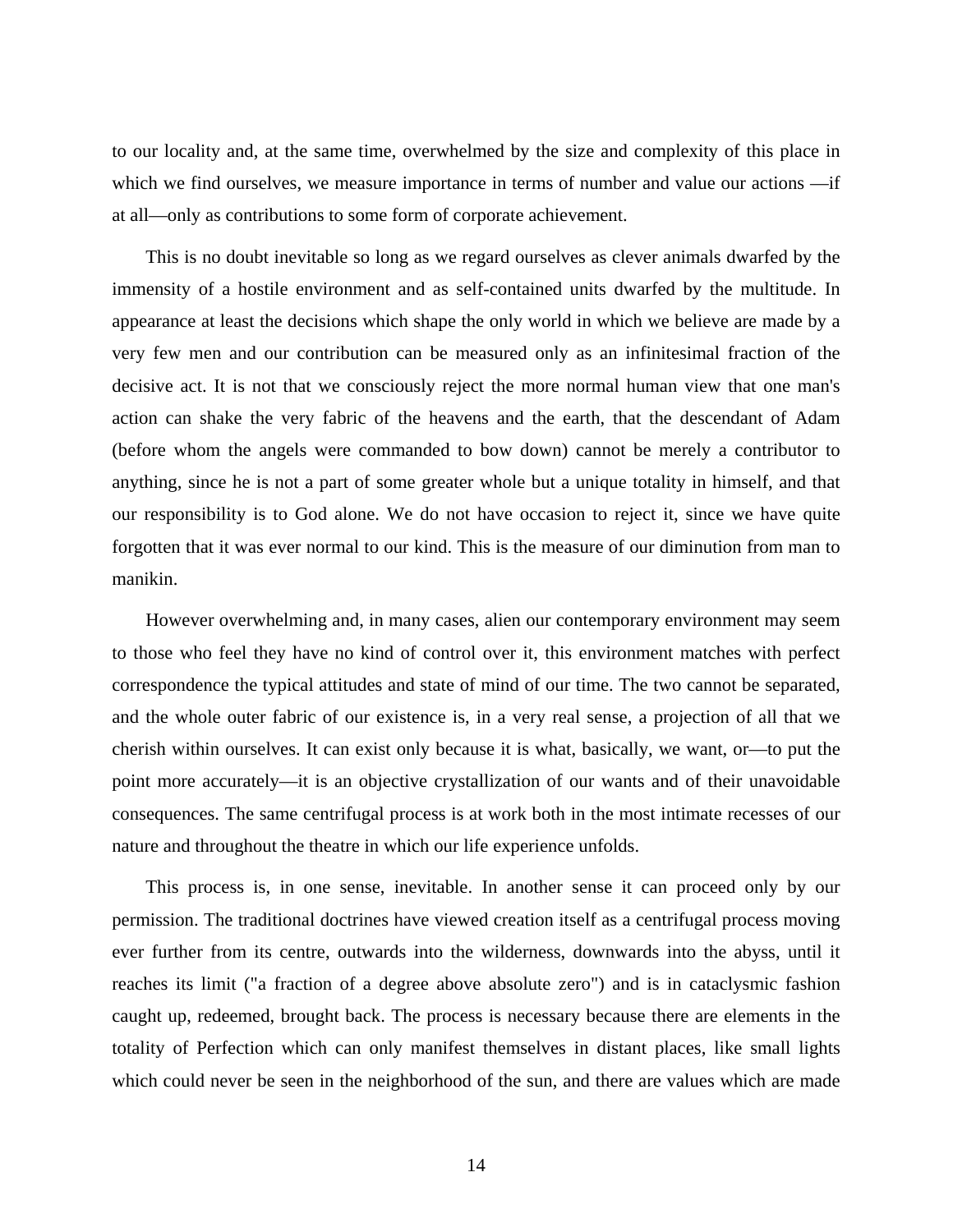complete only when tested among the fragments of a dissolving world. But, according to these same doctrines, man is made not only for choosing but also for returning and for bringing back. He alone of all that is created can maintain a direct connection with the centre and, by penetrating the thickening layers of cloud, remain aware of sunlight; and so long as he holds to this—his viceregal function—the fragments are kept whirling in meaningful patterns. Only when he lets go can chaos come again.

What the Moslems call the Holy War is in fact the opposition of the unified and Godcentered man to the forces of dispersion and chaos both within and outside himself. Such warfare is likely, in our times, to provide a history of defeats and failures—at least so far as our environment taken as a whole is concerned—but this is precisely why we are told that less is expected of us than was expected of the men of other periods. Defeat does not matter, because it is by fighting this war that we become what we are, and the achievement of integrity is not dependent upon the quantitative and temporal outcome of the struggle. Our concern is only with doing what we are capable of doing. The rest is out of our hands.

Defeat is one thing, abdication another. And despair grows out of abdication rather than out of defeat. "What is the good of..." "What is the use of...", are the catchwords of an age which measures everything in terms of immediate and seemingly objective success. We have the presumption to believe that we can foresee the ultimate effects of our actions, and this belief makes us impotent. Deprived in this way of our true function as men, there is nothing to prevent our being carried away downstream with the other débris of a broken world.

Ours is not a time for impotence. The events of the past fifty years suggest that the process to which Western man committed himself some centuries ago is speeding up at an all but uncontrollable rate and that the moment—the point of no return on the curve of progression beyond which no real choice will be possible (short of the madman's compulsive decision to break free) is fast approaching. The world we have made is closing in upon us, the pressures are mounting, and techniques whereby men can be reduced to a condition only fractionally different to that of automata are improved year by year. The "developed" world, as it is so curiously called, with the "developing" world close on its heels, now seems to be possessed by an impersonal force quite outside the reach of our will, a force that means to prevail, regardless of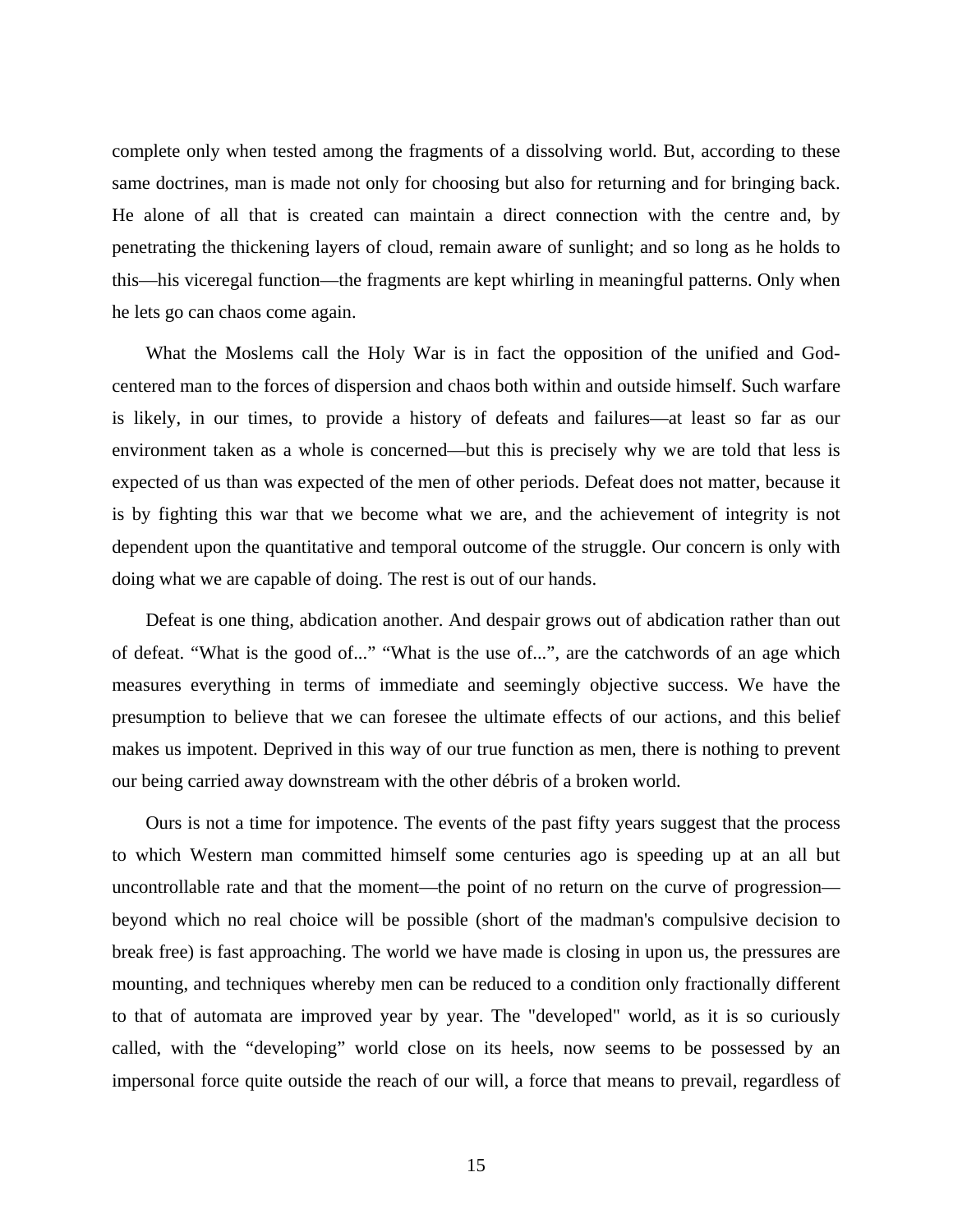the transformation this requires in man's nature and in his status. Development, understood in this sense, obeys its own laws. They are not ours —or God's.

Yet it is only the little man meshed in this process, frightened of shadows, aware of his own weakness and dependence, who can stand up against the great wind. The big men will not help, for present circumstances must inevitably bring to power chiefly those who co-operate wholeheartedly with the course that events are taking and lend themselves as ready instruments to the prevailing force. It is not for them to cry "Stop!".

According to certain traditions, the burden of personality, which is also the burden of viceregal responsibility, was hawked around creation in That Time, the time of the beginnings, and was refused on every side—the very mountains are said to have trembled and fallen back in fear—until at last man accepted it. We are not free to lay the burden aside. Whether we know it or not, we are account-able for what happens to our province.

And this means that neither the lack of worldly power nor subordination to many masters in a giant organization suffice to exempt us from the necessity for choosing or to save us from the consequences of our choice. The little man in a big world may think himself weak as a kitten, seeking only to 'get by' and glad that the necessity for making great decisions devolves, not upon him, but upon those others whose orders he so readily obeys. He is deceived. Those others cannot bear his burden for him. He was born to it, having been born a man, and it is as much a part of him as his own flesh. Those who feel they have some kind of right to a quiet life have come to the wrong place.

The most menacing among the tendencies now at work in the world—menacing, that is, to what remains of man's freedom of movement—depend upon a general conviction that our responsibility is limited on the one hand to the realm of personal relationships and, on the other, to doing our "duty", understood in the sense of conscientiousness towards our employers and towards the organization in which we work. Behind this there is also a sense of obligation to "keep the wheels turning", and we are subjected daily to a flood of propaganda aimed at strengthening this sense of obligation and persuading us to play our part in the "march of progress" and to adjust ourselves to the "needs of the modern world". The notion that each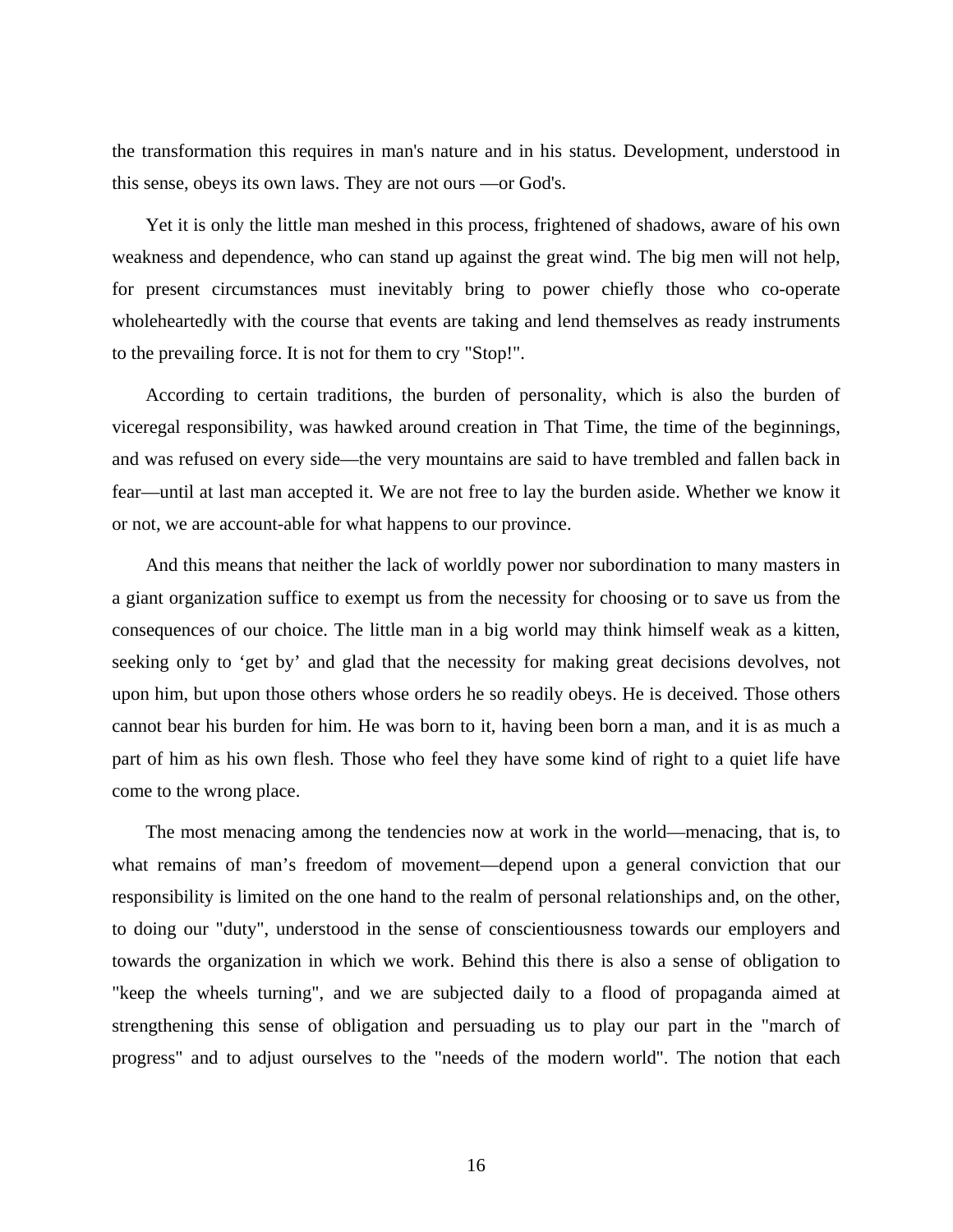individual man is accountable, not merely for what he does "of his own free will", but also for every action in which he participates or assists is destructive of these limitations and calls into question the nature of this obligation. It is totally incompatible with the mechanism of the modern age and, above all, with the process whereby an age of complete human abdication already prefigured in Communist societies—may be brought into being.

Accountability does not really diminish in proportion to the size of the organization in which a man is enmeshed; but the personal sense of accountability withers away. If three or four men band together in some enterprise, each will have at least a certain power of decision and a certain sense of responsibility for what is done. The larger the organization, the less scope there is for decision and the easier it becomes to forget that the consequences of our acts relate to us personally and directly. All that seems to be required of us is conformity.

And yet the conformist has made a choice, even if it was little more than the choice of abdication, and he is accountable for what is done with his co-operation. When a number of men unite to commit a crime which results in killing, all stand equally accused of murder. They are treated by the Courts, not as though a single act had been fragmented and the responsibility for it parceled out among them, but as though each, individually, was the one murderer. There can be no corporate ownership of human acts and no diminished responsibility when a man is acting in concert with others. We stand alone, each of us, burdened with all that we have done and all that has been made possible through our presence in a particular place at a particular time. This is an aspect of the grandeur of the human state, and this is what we are fit for; and from this there is no escape.

> \* \* \*

No escape, that is, at our own level and within the existential frame of reference. If the matter rested here we would indeed be solitary stars in a firmament of darkness. But there are other dimensions than these. "I take refuge", say the Muslims; "I take refuge with Thee from the evil of my heart... I take refuge with Thee from an unprofitable knowledge..."; until the final cry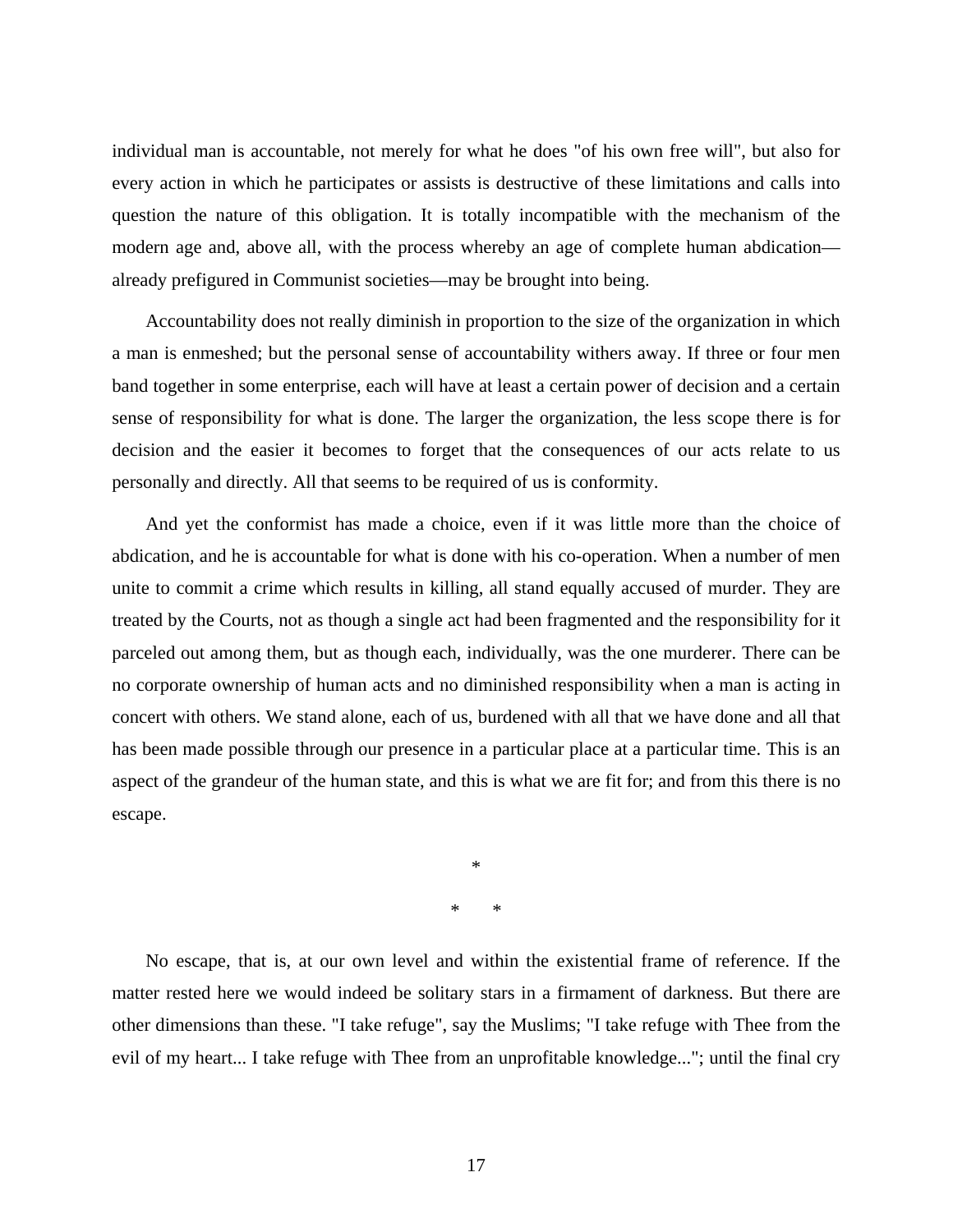which completes the circle: "I take refuge with Thee from Thyself".

This belongs to the border country, where the human creature sets foot on the bridge provided. Beyond lies a less fearful region, and the 13th century Moslem saint, the Lady Rabiya, prayed, "My Lord, eyes are at rest, the stars are setting, hushed are the movements of birds in their nests, of monsters in the deep. And Thou art the Just who knows no change, the Equity that swerves not, the Everlasting that passes not away. The doors of kings are locked, watched by their bodyguards. But Thy door is open to him who calls on Thee. My Lord, each lover is now alone with his beloved. And I am alone with Thee".

The taking of refuge is from an imperfect world in which even heavenly fruit is worm-eaten and from a selfhood pitted and riddled with this same imperfection. But the place of refuge is at the centre, where the grim dichotomies are resolved and the shadows fall away. In relation to this centre, the "perspectives" come together as radii of a circle, and the multitude of points that jostle and conflict on the far circumference are placed and ordered, real in so far as they reflect a glint of the central light but something less than real in so far as they have gone out of that light. And the "evil" from which refuge is taken is not an evil inherent in human faculties or in their objects, but the quality of darkness that clings like a cobweb to these faculties and objects in so far as they are partial, shifting, fragmentary and incomplete in themselves unless their connection with totality is constantly renewed.

Since the centre is the place of unity and the source of such peace and reconciliation as we may know in our experience here on the circumference, it is also the source to which love relates, and the lover's eye already participates in the unifying and penetrating clarity which belongs to all central (as against peripheral) vision. The fact that some may suppose that what they saw when their sight was clarified was an illusion, a mere gloss on the ugly data of practical experience, alters nothing. For a person or a thing is, in truth, what God sees—not what we see with a cold eye, an avaricious heart and a jaundiced temper. Recounting the tale of Majnun and Layla, the heroic lovers of Islamic tradition, Rumi recounts how Layla was brought before the Ruler and how he said to her: "Art thou she by whom Majnun was distracted and led astray? Thou art no better than other fair ones". "Be silent", she said, "since thou art not Majnun!".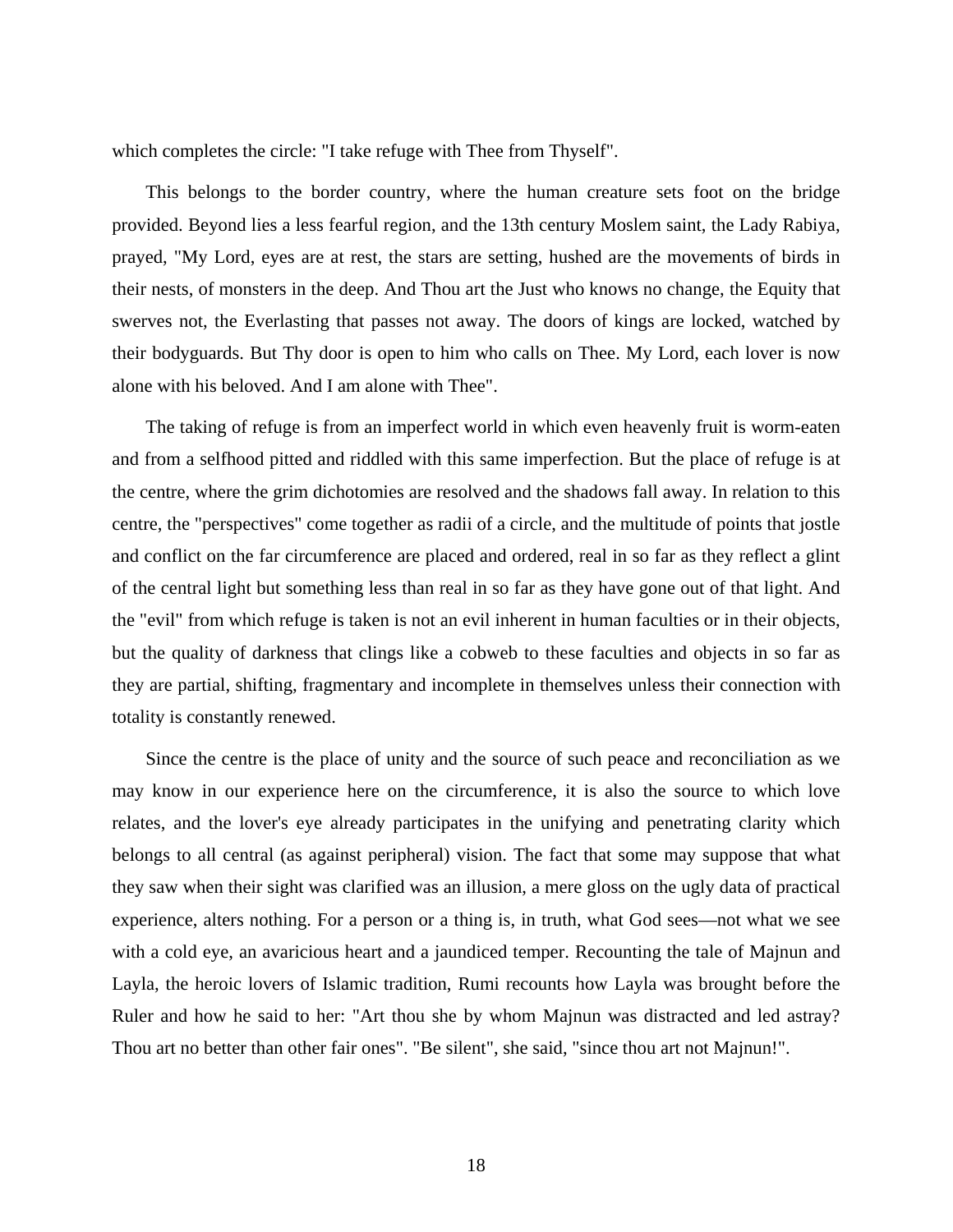All that has been said of viceregal power and of that shabby King of the Castle who tends the crumbling walls while the waves eat them away; and all that has been said about responsibility as a dimension of our lives which cannot be measured against the standards which this world provides pre-supposes a doctrine of man's nature in terms of which his everyday personality is no more than the tip of an iceberg. It assumes his rootedness in a central place that is untouched by the winds and the tides we know and implies that the castle over which he rules is important only for the patterns which it briefly embodies in sand.

Meanwhile the supposed masters of this world, the leaders who have fought their way to the top of the human pile (and must fight without respite to stay on top), are too enmeshed in the processes now at work to look up for a moment from their eighteen-hour-day labors and see where they are going. Responding as best they can to crisis following upon crisis, and faced with logistic and administrative problems which are becoming increasingly unmanageable, they cannot afford to cultivate the lover's eye or the vision of the God-centered man. They are competent, but far from superhuman; and, gripped and mastered by the necessities of the moment and by the momentum of the world's descending course, they pull their carts as blinkered horses, seeing nothing but the road immediately in front of them. To stop now—even to pause for breath—would bring the turning wheels to a grinding halt. To attempt, even in small ways, to reverse the process and interfere with its gathering momentum would be to destroy the modern world as we know it.

Those who are able to throw themselves out of the vehicle and, in some last sanctuary, stand at the still centre of the world might expect to hear a huge din of overheated metal fading into the distance, in the direction of nothingness: a juggernaut with its great cartload of human souls.

In the midst of unprecedented change, flurry and pandemonium, the human situation remains what it always was. Man is still either Viceroy or ursurper, still noble when he confers the beauty of form on his environment and criminal and damnable when he abuses it, and still able to look upon Layla with the eyes of Majnun. Truth remains what it has always been: accessible—though in varying degrees—to those who focus their attention, their love and their hunger in the right direction.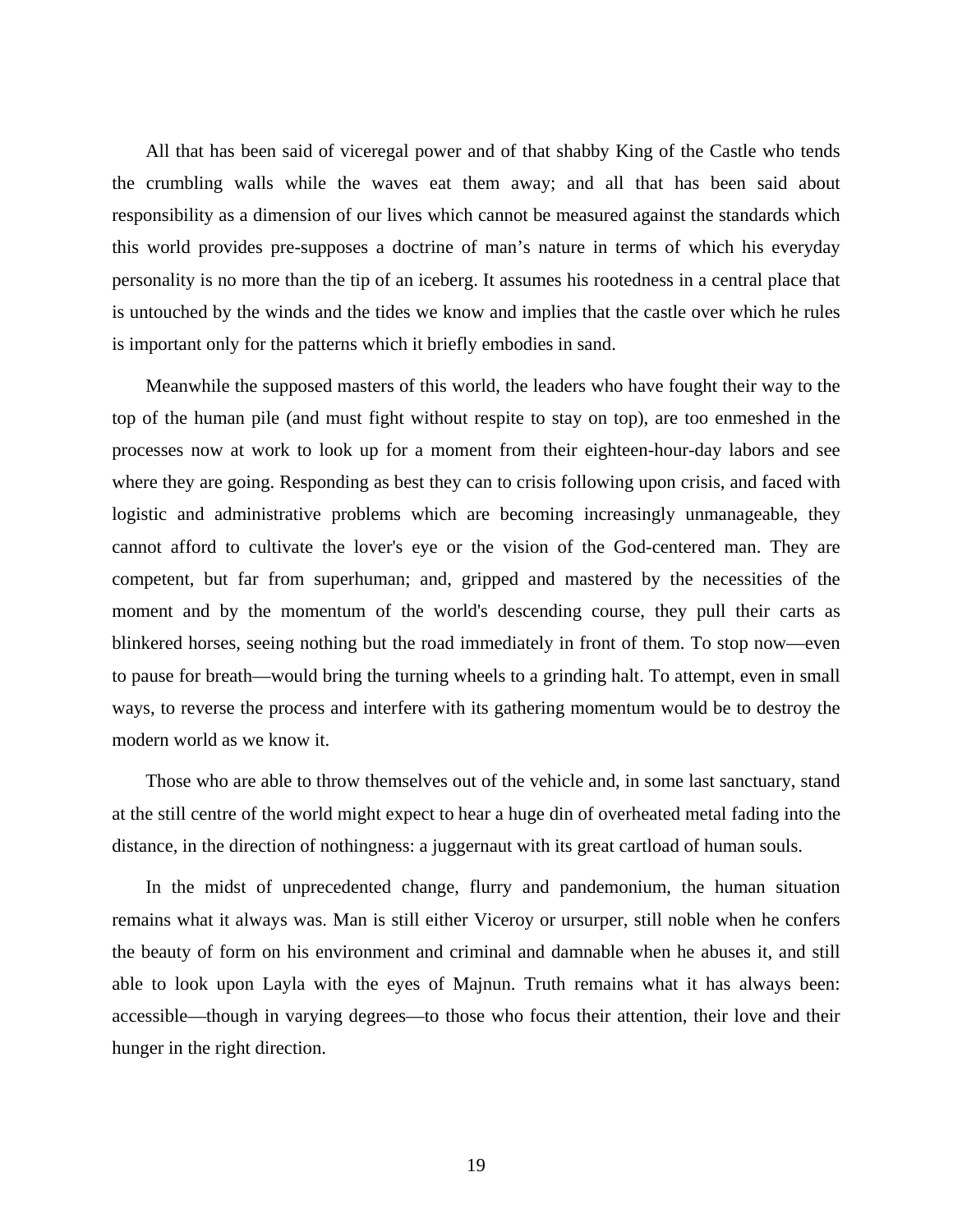To say that man has access to the Truth and can therefore be *right* is to say that appalling risks must be taken. The "tolerance" so highly valued in certain Western countries is based upon the unspoken conviction that no one can ever really be sure of anything and that all sincere opinions must be respected. This, at least, is the theory. In practice there are still many opinions that are not "respected": let anyone in Britain or the United States today express extreme Right Wing views and he will soon discover the limits of "tolerance". But the fact remains that the ideology of our time cannot admit that some men may be right in an absolute sense and others may be totally wrong.

There is good reason for this fear of any claim to know the truth. The majority of people no longer believe that the world, with all its business, rests in the hand of God. Modern societies are like trapeze artists performing without a net. Just as the individuals of which they are composed will do anything to put off the moment of death for every month, week, day that it can be postponed since they are unable to conceive that the end of human life could be the beginning of something better, so these societies, knowing that they risk destruction, imagine that survival depends entirely upon their own efforts and cannot admit that destruction comes about only by God's will and therefore in accordance with the very nature of things. Recalling the wars of religion which convulsed Europe in the past and fearing an ideological war in the future, there are many who wish all men could agree that there is no certainty in this world and that everything is a "matter of opinion". The contention that absolute Truth is accessible to mankind is incompatible with this wish.

The risk lies in the fact that the accessibility of the Truth in no way precludes self-deception. For every man whose vision penetrates to some aspect of the Real there will be a dozen who think they have Truth by the tail, when in fact a cloud or a trick of the light has deceived them. And yet this risk has to be taken—if only for the sake of the one who is right—since the alternative is a blind "tolerance" which makes no distinction between truth and error, allowing millions to go astray out of a misplaced respect for their false opinions. We in our time are more

\*

\* \*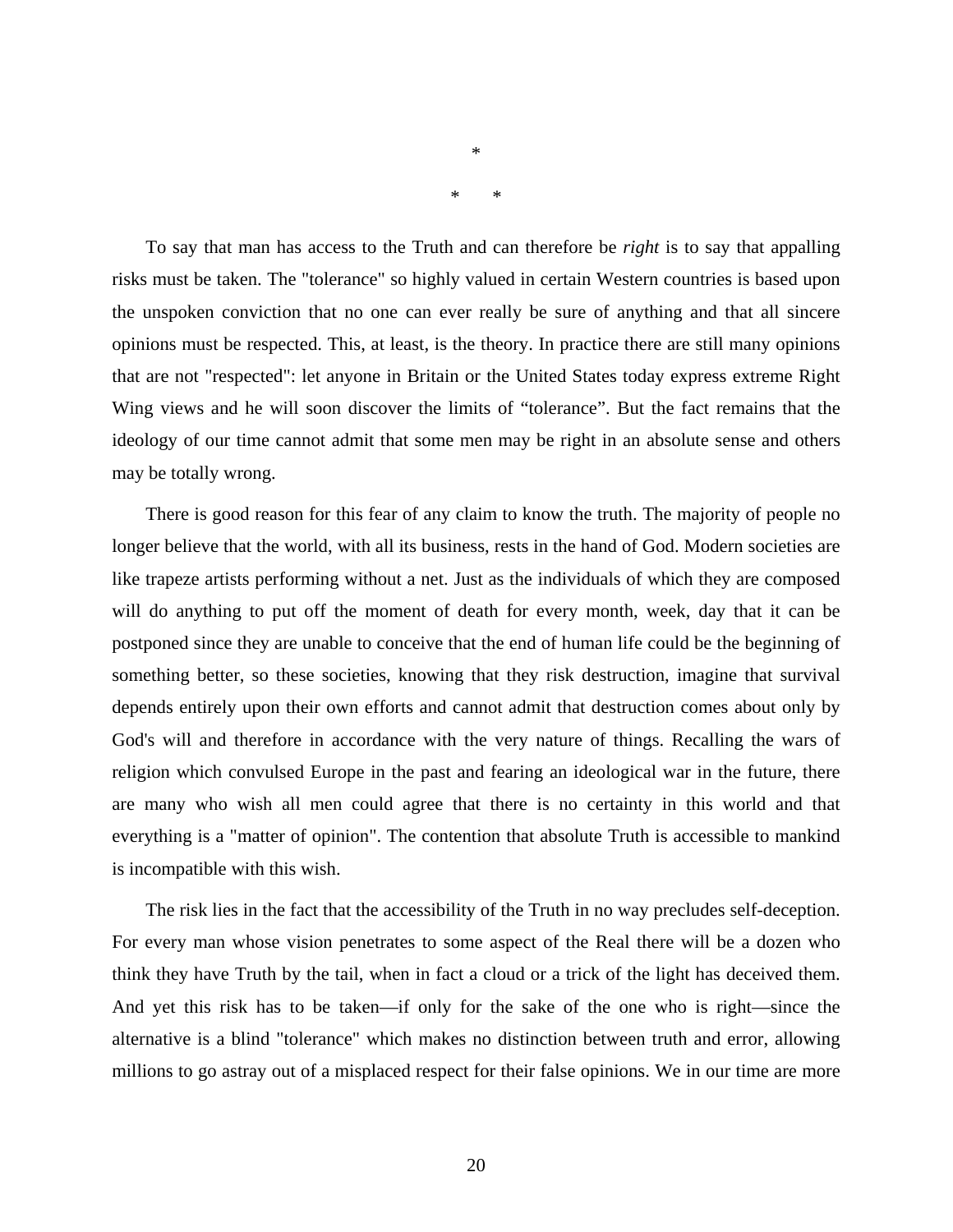afraid of fanaticism than we are of error, and such an attitude invites the unchecked spawning of every kind of falsehood. There is little virtue in watching a man walk confidently towards a precipice he cannot see and, out of respect for his belief that he is on the right track, refusing to check him.

So it is in the case of error; and error was never more flagrant than in our age of sophisticated naiveté in which men imagine that their own unaided thought processes can achieve some kind of objective certainty. But a greater problem is presented by the protagonists of partial truths, passionately attached to a particular and limited formulation and intolerant of other equally valid formulations In West Africa a tale is told of the trickster divinity, Edshu of those trouble-makers found in a number of mythologies who set snares for the foolish and, at the same time, enlighten the wise. This same Edshu walked one day down the path between two fields wearing a hat that was red on one side, white on the other, green in front and black behind (these being, for the Yoruba people, the colors of the four directions or four compass points). The farmers watched him pass and, meeting that evening in the village, discussed the oddlooking stranger they had seen. "A little fellow in a red hat", said one. "Red? Nonsense! It was a white hat". Another: "Green!" And another: "Black!" The farmers came to blows, each knowing himself to be right, and they were brought before the headman for judgment. Now Edshu revealed himself, complete with multi-colored hat: deceptive dancer, trickster, prankster.

Until "Edshu" reveals himself, can we blame men for fighting on behalf of their partial truths? Passionate attachment to a particular formulation (and for many temperaments there can be no faith with-out passion) often involves intolerance towards other, complementary formulations; but to replace this narrow fervor with a tolerance based on agnosticism and indifference is to substitute a greater evil for a lesser one. From this point of view it is dangerous to over-estimate the intelligence of ordinary people, whether in the West or elsewhere. The man who has grasped one aspect of the truth, seeing clearly—for example—that Edshu's hat is red (or green, as the case may be) has made effective contact with reality and can therefore be said to be on the right track. If we tell him that he is indeed right, but only up to a point—certainly the hat is red, but it is also green—we may leave him so confused that he no longer knows the true from the false. A certain narrowness of view can have a protective function, but we must pay a price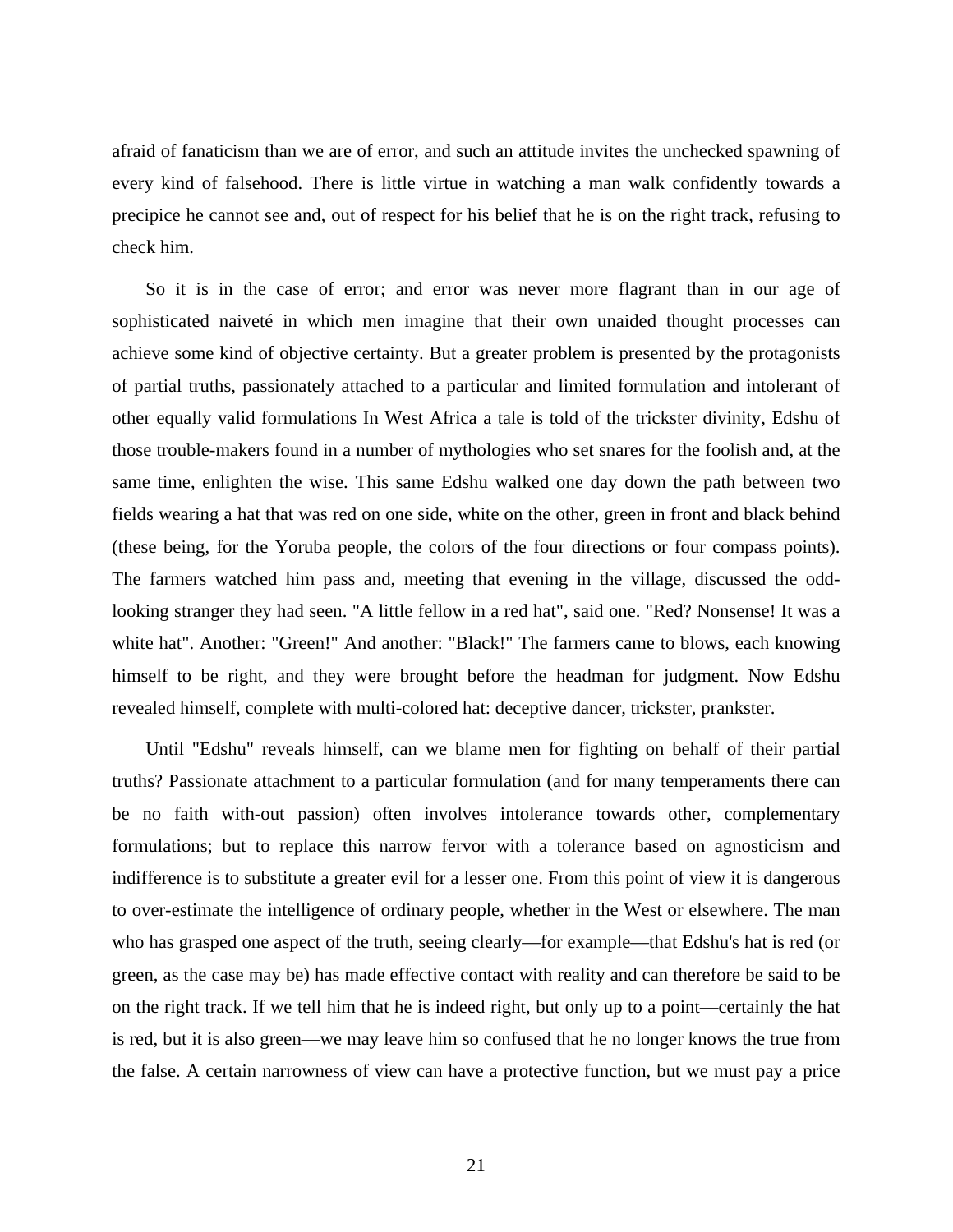for this in terms of intolerance and human conflict.

At the very basis of the contemporary gospel of tolerance lies the conviction that our earthly life is all that matters and that the peaceful ordering of human society therefore takes precedence over every other consideration. The priests who fixed their gaze beyond the temporal realm are gone. So are the knights, the warriors, who valued glory and honor above life itself. Only the bourgeoisie and the proletariat remain, and for them the piggery and the trough are the only reality there is. Social values become the only recognized values and a man's worth is assessed increasingly in terms of his usefulness to the community in which he happens to live, regardless of whether that community has any intrinsic value in terms of our ultimate end, our *raison d*'*être*.

We are, indeed, outwardly and partially social animals and, through one aspect of our multiform nature, members of the herd: but this is not the whole story nor anything like the whole story. Each of us stands alone before God, as though the earth were a desert in which no other man or woman was to be found; and each of us is alone in death as though there had never been companions, husbands, wives, children. Alone, too, in pain and in our inmost and incommunicable thoughts. Those we knew and loved in the short interval of our living were images, after their fashion, of Him in whose image we are made. But because each one of us reflects the One, other than whom there is no one and no thing, we are each, in essence, single and incomparable.

> \* \* \*

The risk, the potentiality for disorder in the social realm, which accompanies faith in an absolute Truth attaches equally to the doctrine of viceregal responsibility. If jobholders and functionaries take it upon themselves to question (inwardly or actively, according to circumstances) the orders they receive and the policies they are required to implement we are on dangerous ground. How can the machine function unless its servants put aside all personal judgment and all sense of individual responsibility? To this the reply must be that the question is irrelevant. Men were not created to make such a machine work or to be automata in a regimented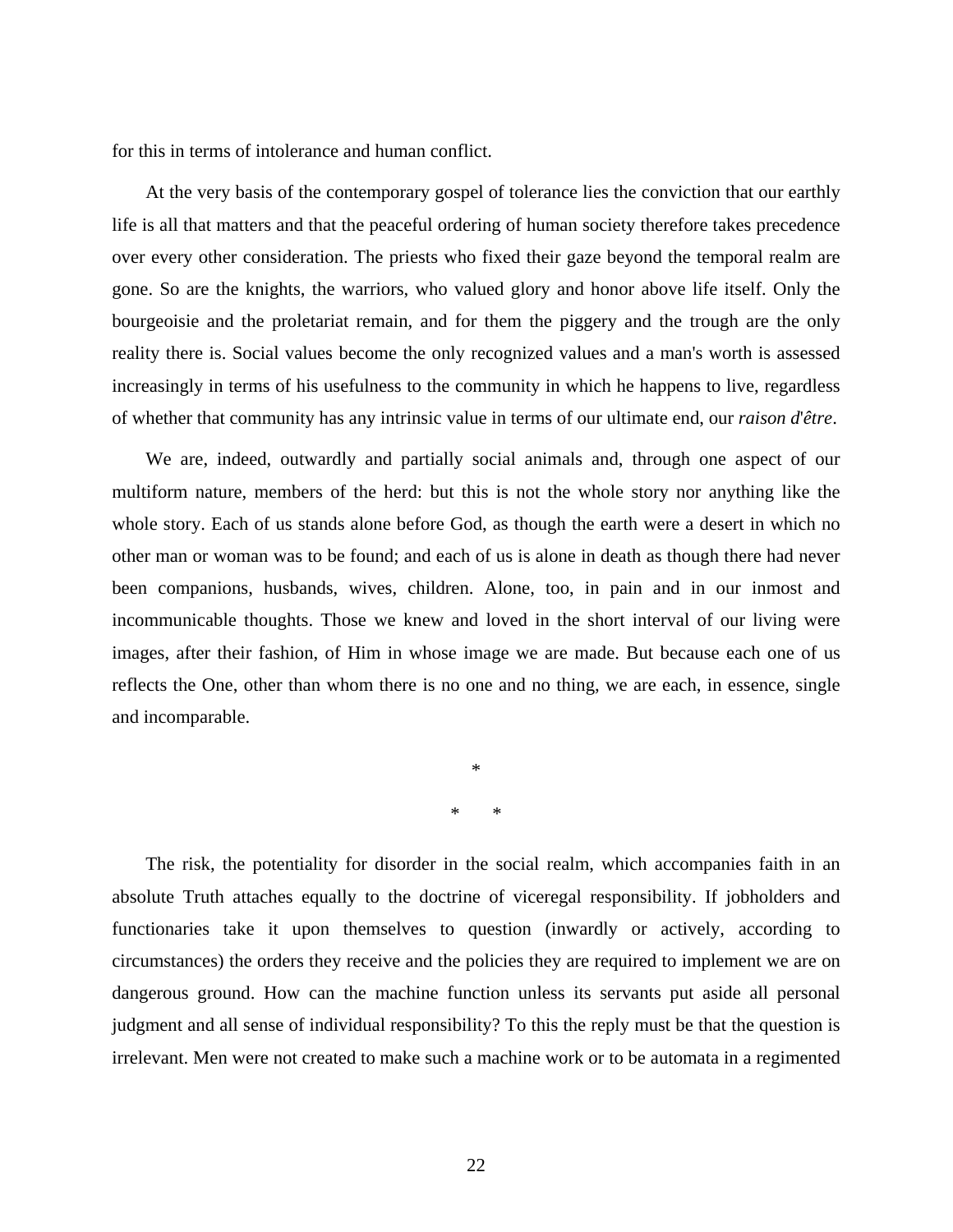society. First things must be put first, and a civilization which does not obey this simple rule within the limits of the possible—carries within itself the seeds of its own necessary destruction.

One must in any case bear constantly in mind the fact that under the peculiar conditions of our time and, above all, under the conditions likely to be imposed in our children's time there are many worse things than disorder; and we do well to recall the nature of the obedience that made possible the existence and smooth-functioning of the Nazi concentration camps and the Soviet labor camps. What is most feared under present conditions is anything that interferes with the process which is carrying us so swiftly downstream. Organizational man wants a quiet life, freedom from real responsibility, an artificial world in which nothing is left to chance and, quite particularly, the absence of "difficult" people who create "complications". We are under no obligation to give him what he wants.

What is being attempted in contemporary societies is the achievement of the kind of order and predictability that is characteristic of the machine, and this involves closing all the doors and windows through which a wayward breeze might bring disorder and unpredictability. Just as the laws with which our societies are encumbered are, in so many cases, designed to prevent a very few people from gaining an "unfair" advantage over their fellows, so the structure of these societies is increasingly determined by the desire to eliminate risk from human life. It is no coincidence that a world which goes to such lengths to "play safe" now faces dangers greater and more threatening than any that have been known in the past.

We do better to face the natural and, in a sense, providential risks inherent in our condition as human beings, rather than huddle together in a hygienic prison of our own making. There is no freedom that is not open to abuse, and abuses cannot be abolished without abolishing the freedom we need to become what we are; and if we say, as many do: "Chain me up, so long as my wicked neighbor is chained too", then we may be sure that powers more deadly than any wicked neighbor will bind us and use us. The history of human sanctity, both in the Islamic world and in Christendom, suggests that civil disorder, social injustice, the breakdown of amenities or the disintegration of central authority have not, in the past, been an obstacle to the achievement of man's true end. The real threat comes from a society which attempts to be allembracing —in effect, "totalitarian", however democratic its forms—since such a society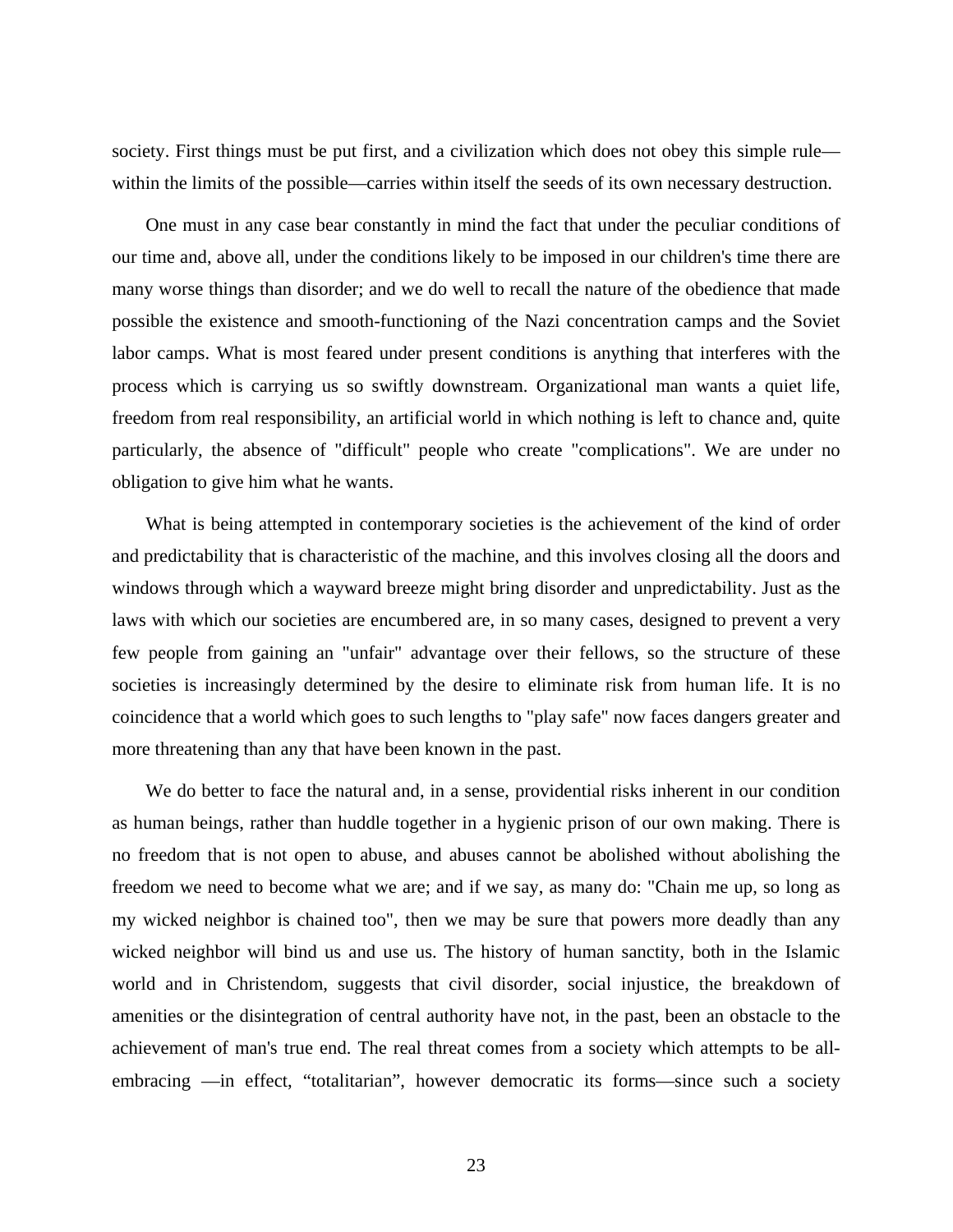threatens, by its pseudo-absolute claims, to suffocate those elements in man which are by their nature fitted to take him on his "second journey", the only journey that truly matters.

The effort to eliminate risk, in common with all attempts to create a safe and comfortable refuge on earth without reference to any thing beyond this place, is symptomatic of the refusal to embark on the second journey. The first may be accomplished without any effort beyond what is needed to keep our heads above water, but the second is by its nature active, against the stream and full of risk. However powerful may be the certainties which accompany its later stages, the beginning is necessarily a leap in the dark, an act of faith; and this is more so than ever today, when neither our social environment nor the ideologies of our time encourage us to believe that the darkness contains anything more than dreams and illusions. Men who fear so many small things—being schooled in fear by the circumstances of their time—cannot face without some degree of horror the idea of risking everything upon so uncertain an enterprise.

The more effectively sealed and—in appearance—the more self-sufficient our world becomes, the harder it is to believe in any reality outside the bubble in which we are trapped. The great weight of human unanimity throughout recorded and rumored history might teach us otherwise, for even though this unanimity may be questioned in certain aspects, no one can doubt that ours is the first "culture" ever to have treated the physical world as a closed system. But most people are unable to learn from the past, since evolutionary theory and the notion of "progress" have persuaded them to discount everything that was thought or believed before our time. The whole emphasis of modern education is upon treating the beliefs of other times and other cultures as historical curiosities with no bearing on our present state. To exist as it is—to exist at all—the contemporary world has to seal itself off from everything that could disturb its illusions or undermine its complacency.

This is why, under present conditions, the "second journey" can only begin with an act of rejection, perhaps of demolition—a direct attack upon the barriers which block the exits and keep us revolving in a vicious circle—even though it may lead to an act of acceptance which recognizes all things *sub specie aeternitatis* and situates even the negative forces within a framework that makes sense.